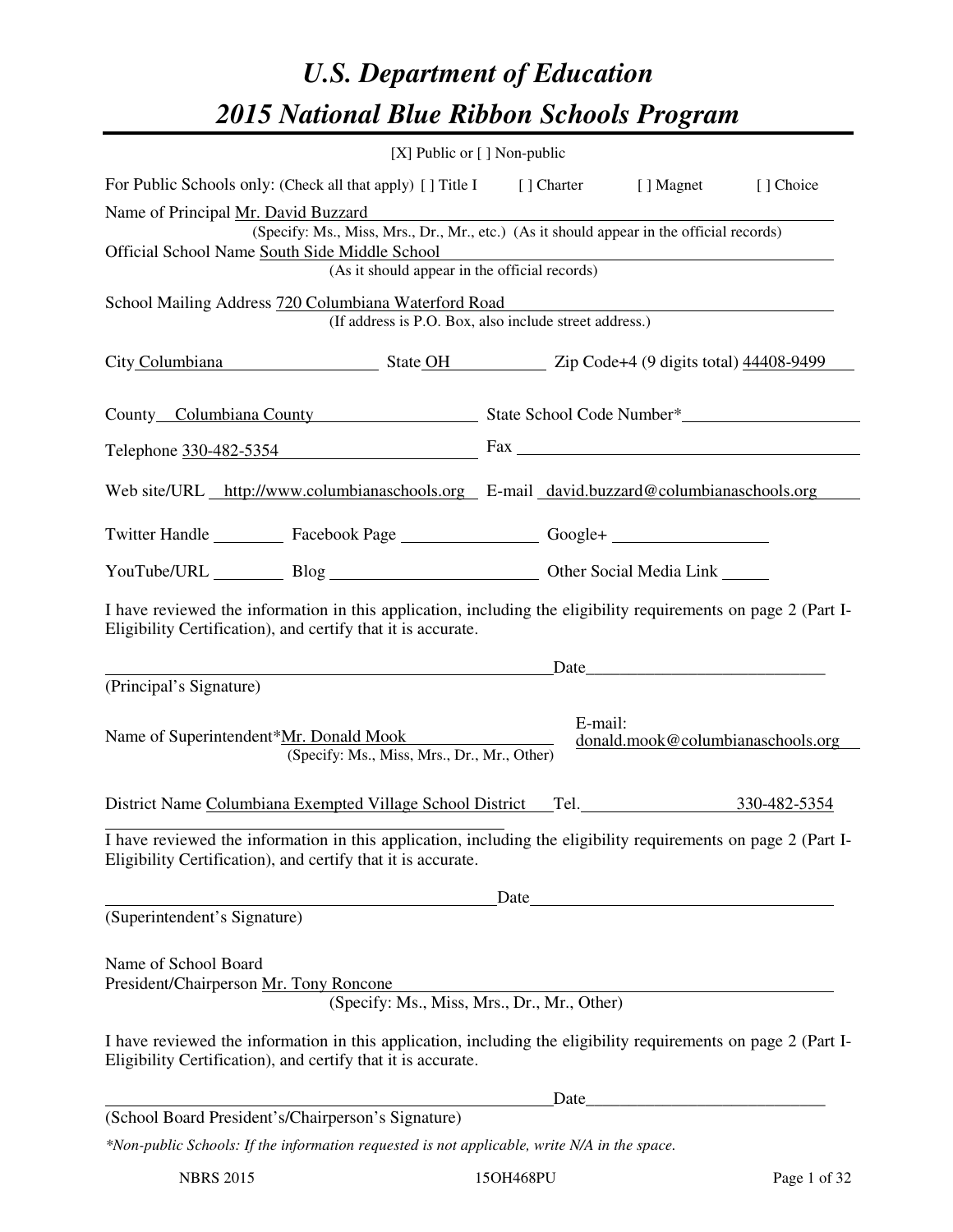#### **Include this page in the school's application as page 2.**

The signatures on the first page of this application (cover page) certify that each of the statements below, concerning the school's eligibility and compliance with U.S. Department of Education and National Blue Ribbon Schools requirements, are true and correct.

- 1. The school configuration includes one or more of grades K-12. (Schools on the same campus with one principal, even a K-12 school, must apply as an entire school.)
- 2. The school has made its Annual Measurable Objectives (AMOs) or Adequate Yearly Progress (AYP) each year for the past two years and has not been identified by the state as "persistently dangerous" within the last two years.
- 3. To meet final eligibility, a public school must meet the state's AMOs or AYP requirements in the 2014-2015 school year and be certified by the state representative. Any status appeals must be resolved at least two weeks before the awards ceremony for the school to receive the award.
- 4. If the school includes grades 7 or higher, the school must have foreign language as a part of its curriculum.
- 5. The school has been in existence for five full years, that is, from at least September 2009 and each tested grade must have been part of the school for the past three years.
- 6. The nominated school has not received the National Blue Ribbon Schools award in the past five years: 2010, 2011, 2012, 2013, or 2014.
- 7. The nominated school has no history of testing irregularities, nor have charges of irregularities been brought against the school at the time of nomination. The U.S. Department of Education reserves the right to disqualify a school's application and/or rescind a school's award if irregularities are later discovered and proven by the state.
- 8. The nominated school or district is not refusing Office of Civil Rights (OCR) access to information necessary to investigate a civil rights complaint or to conduct a district-wide compliance review.
- 9. The OCR has not issued a violation letter of findings to the school district concluding that the nominated school or the district as a whole has violated one or more of the civil rights statutes. A violation letter of findings will not be considered outstanding if OCR has accepted a corrective action plan from the district to remedy the violation.
- 10. The U.S. Department of Justice does not have a pending suit alleging that the nominated school or the school district as a whole has violated one or more of the civil rights statutes or the Constitution's equal protection clause.
- 11. There are no findings of violations of the Individuals with Disabilities Education Act in a U.S. Department of Education monitoring report that apply to the school or school district in question; or if there are such findings, the state or district has corrected, or agreed to correct, the findings.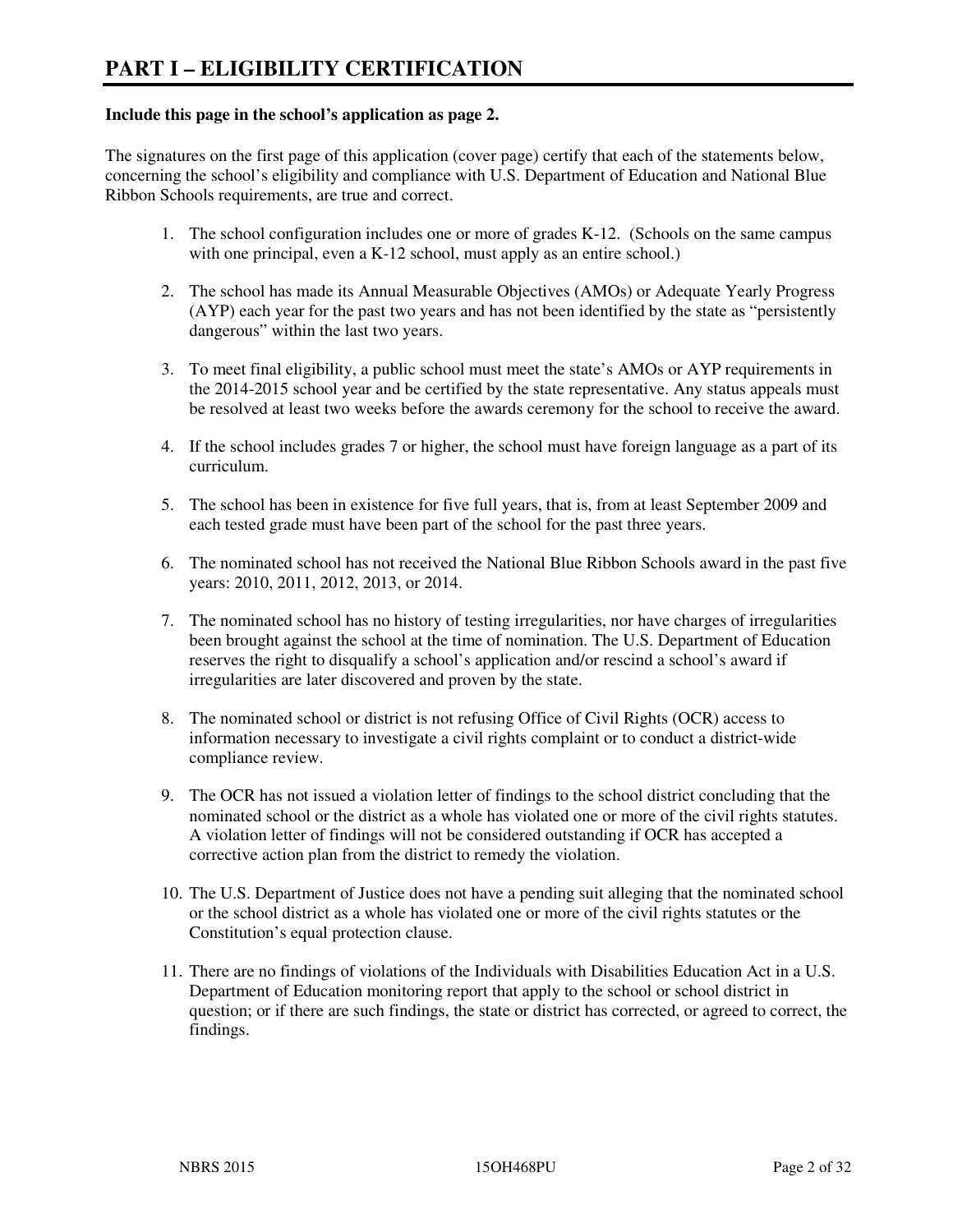# **PART II - DEMOGRAPHIC DATA**

#### **All data are the most recent year available.**

**DISTRICT** (Question 1 is not applicable to non-public schools)

| $\perp$ | Number of schools in the district<br>(per district designation): | $\perp$ Elementary schools (includes K-8)<br>1 Middle/Junior high schools<br>1 High schools<br>$0 K-12$ schools |
|---------|------------------------------------------------------------------|-----------------------------------------------------------------------------------------------------------------|
|         |                                                                  |                                                                                                                 |

3 TOTAL

**SCHOOL** (To be completed by all schools)

2. Category that best describes the area where the school is located:

[ ] Urban or large central city [ ] Suburban with characteristics typical of an urban area [ ] Suburban [X] Small city or town in a rural area [ ] Rural

- 3. 6 Number of years the principal has been in her/his position at this school.
- 4. Number of students as of October 1 enrolled at each grade level or its equivalent in applying school:

| Grade                           | # of         | # of Females | <b>Grade Total</b> |
|---------------------------------|--------------|--------------|--------------------|
|                                 | <b>Males</b> |              |                    |
| <b>PreK</b>                     | 0            | $\theta$     | $\theta$           |
| K                               | 0            | 0            | 0                  |
| $\mathbf{1}$                    | 0            | 0            | $\theta$           |
| $\mathbf{2}$                    | 0            | 0            | $\theta$           |
| 3                               | 0            | 0            | $\theta$           |
| 4                               | 0            | 0            | 0                  |
| 5                               | 31           | 40           | 71                 |
| 6                               | 41           | 40           | 81                 |
| 7                               | 42           | 33           | 75                 |
| 8                               | 37           | 37           | 74                 |
| 9                               | 0            | $\theta$     | 0                  |
| 10                              | 0            | 0            | 0                  |
| 11                              | 0            | 0            | $\theta$           |
| 12                              | 0            | 0            | 0                  |
| <b>Total</b><br><b>Students</b> | 151          | 150          | 301                |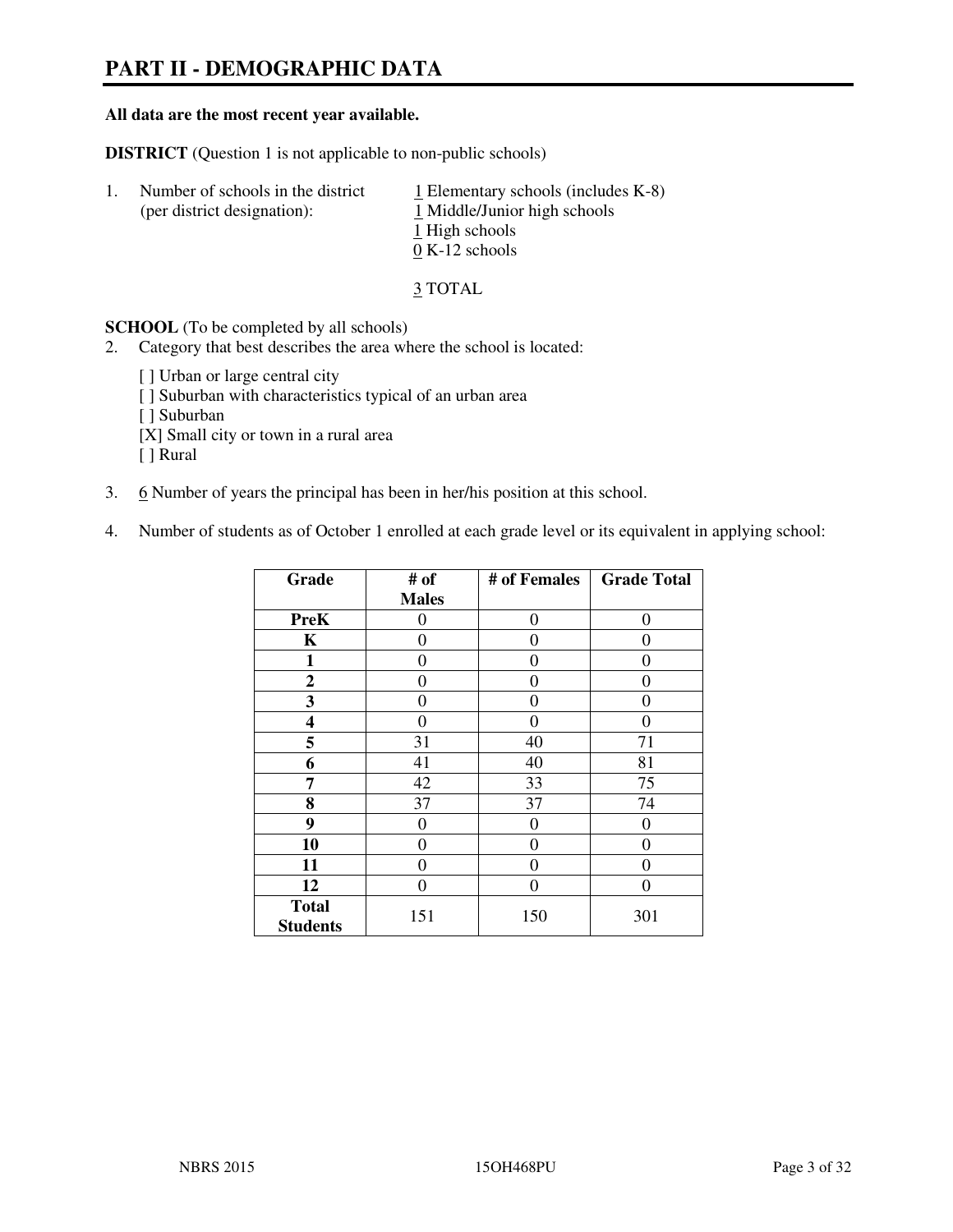5. Racial/ethnic composition of  $0\%$  American Indian or Alaska Native the school: 1 % Asian

 0 % Black or African American 0 % Hispanic or Latino 0 % Native Hawaiian or Other Pacific Islander 95 % White 4 % Two or more races **100 % Total** 

(Only these seven standard categories should be used to report the racial/ethnic composition of your school. The Final Guidance on Maintaining, Collecting, and Reporting Racial and Ethnic Data to the U.S. Department of Education published in the October 19, 2007 *Federal Register* provides definitions for each of the seven categories.)

6. Student turnover, or mobility rate, during the 2013 - 2014 year: 9%

This rate should be calculated using the grid below. The answer to (6) is the mobility rate.

| <b>Steps For Determining Mobility Rate</b>         | Answer |
|----------------------------------------------------|--------|
| $(1)$ Number of students who transferred to        |        |
| the school after October 1, 2013 until the         | 11     |
| end of the school year                             |        |
| (2) Number of students who transferred             |        |
| <i>from</i> the school after October 1, 2013 until | 10     |
| the end of the school year                         |        |
| (3) Total of all transferred students [sum of      | 21     |
| rows $(1)$ and $(2)$ ]                             |        |
| (4) Total number of students in the school as      |        |
| of October 1                                       | 235    |
| $(5)$ Total transferred students in row $(3)$      |        |
| divided by total students in row (4)               | 0.089  |
| $(6)$ Amount in row $(5)$ multiplied by 100        | Q      |

# 7. English Language Learners (ELL) in the school:  $0\%$ Number of non-English languages represented: 0

Specify non-English languages:

0 Total number ELL

8. Students eligible for free/reduced-priced meals:  $38\%$ Total number students who qualify: 114

## **Information for Public Schools Only - Data Provided by the State**

The state has reported that  $41\%$  of the students enrolled in this school are from low income or disadvantaged families based on the following subgroup(s): Students eligible for free/reduced-priced meals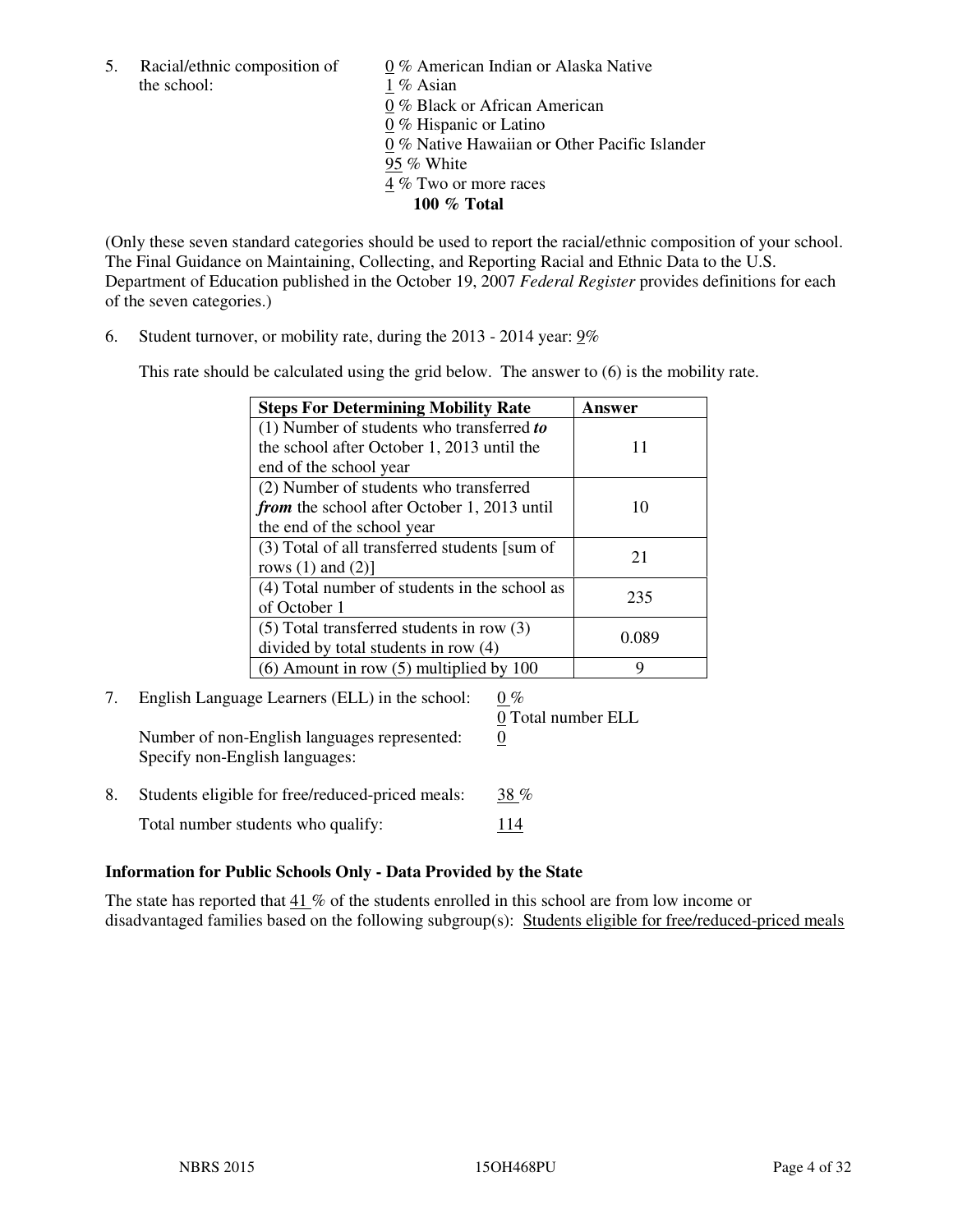9. Students receiving special education services:  $14\%$ 

43 Total number of students served

Indicate below the number of students with disabilities according to conditions designated in the Individuals with Disabilities Education Act. Do not add additional categories.

| 5 Autism                           | 0 Orthopedic Impairment                 |
|------------------------------------|-----------------------------------------|
| 0 Deafness                         | 4 Other Health Impaired                 |
| 0 Deaf-Blindness                   | 28 Specific Learning Disability         |
| 1 Emotional Disturbance            | 2 Speech or Language Impairment         |
| $\underline{0}$ Hearing Impairment | 0 Traumatic Brain Injury                |
| 0 Mental Retardation               | 0 Visual Impairment Including Blindness |
| 0 Multiple Disabilities            | 3 Developmentally Delayed               |
|                                    |                                         |

10. Use Full-Time Equivalents (FTEs), rounded to nearest whole numeral, to indicate the number of personnel in each of the categories below:

|                                       | <b>Number of Staff</b> |
|---------------------------------------|------------------------|
| Administrators                        |                        |
| Classroom teachers                    | 12                     |
| Resource teachers/specialists         |                        |
| e.g., reading, math, science, special | 9                      |
| education, enrichment, technology,    |                        |
| art, music, physical education, etc.  |                        |
| Paraprofessionals                     |                        |
| Student support personnel             |                        |
| e.g., guidance counselors, behavior   |                        |
| interventionists, mental/physical     |                        |
| health service providers,             | 2                      |
| psychologists, family engagement      |                        |
| liaisons, career/college attainment   |                        |
| coaches, etc.                         |                        |
|                                       |                        |

11. Average student-classroom teacher ratio, that is, the number of students in the school divided by the FTE of classroom teachers, e.g.,  $22:1$  14:1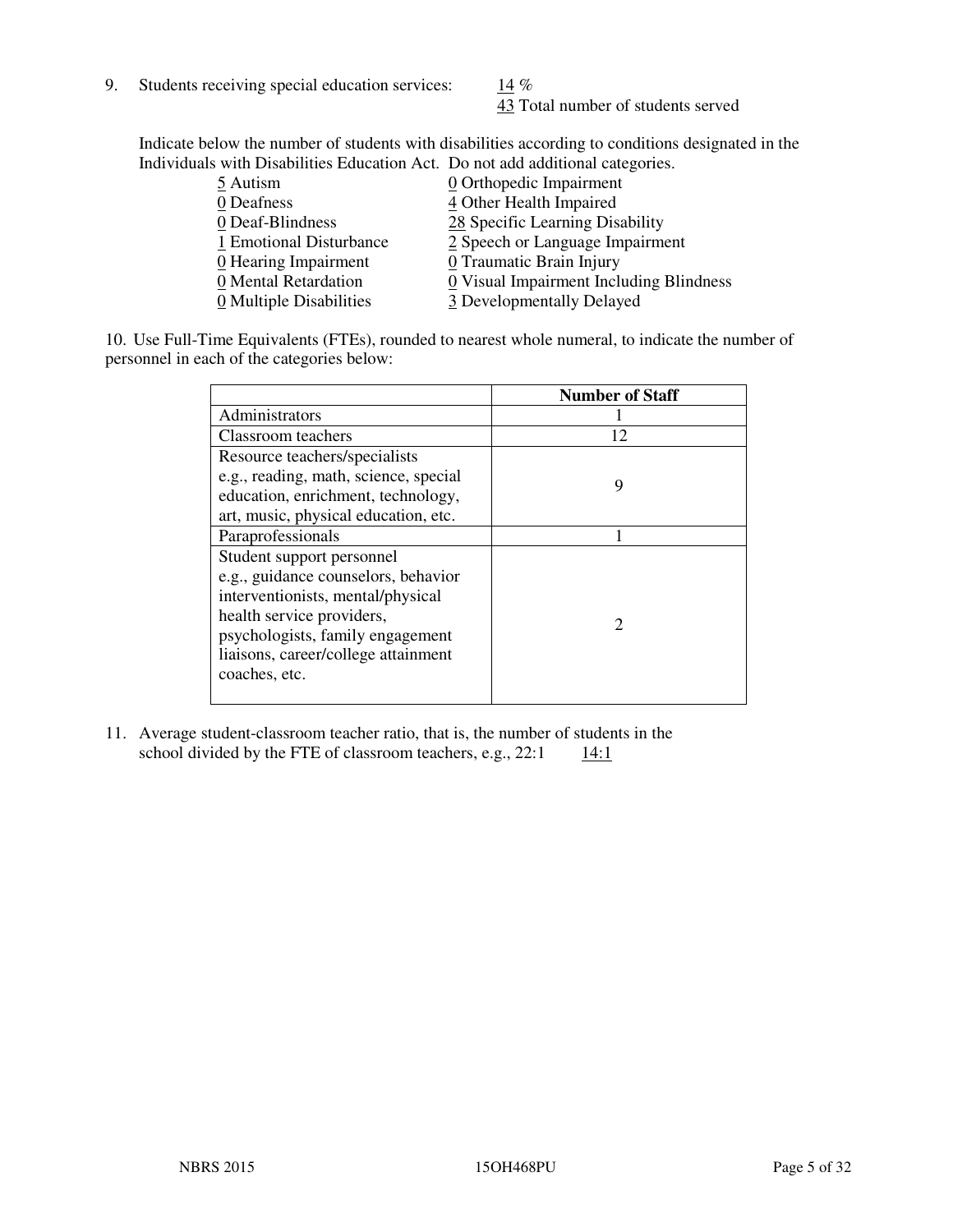12. Show daily student attendance rates. Only high schools need to supply yearly graduation rates.

| <b>Required Information</b> | 2013-2014 | 2012-2013 | 2011-2012 | 2010-2011 | 2009-2010 |
|-----------------------------|-----------|-----------|-----------|-----------|-----------|
| Daily student attendance    | $95\%$    | $95\%$    | 95%       | 95%       | 95%       |
| High school graduation rate | 9%        | $0\%$     | $0\%$     | 0%        | $0\%$     |

#### 13. **For schools ending in grade 12 (high schools)**

Show percentages to indicate the post-secondary status of students who graduated in Spring 2014

| <b>Post-Secondary Status</b>                  |       |
|-----------------------------------------------|-------|
| Graduating class size                         |       |
| Enrolled in a 4-year college or university    | በ‰    |
| Enrolled in a community college               | $0\%$ |
| Enrolled in career/technical training program | $0\%$ |
| Found employment                              | $0\%$ |
| Joined the military or other public service   | 0%    |
| Other                                         |       |

14. Indicate whether your school has previously received a National Blue Ribbon Schools award. Yes No X

If yes, select the year in which your school received the award.

15. Please summarize your school mission in 25 words or less: Mission Statement: South Side Middle School is committed to educational excellence for our students, staff and community.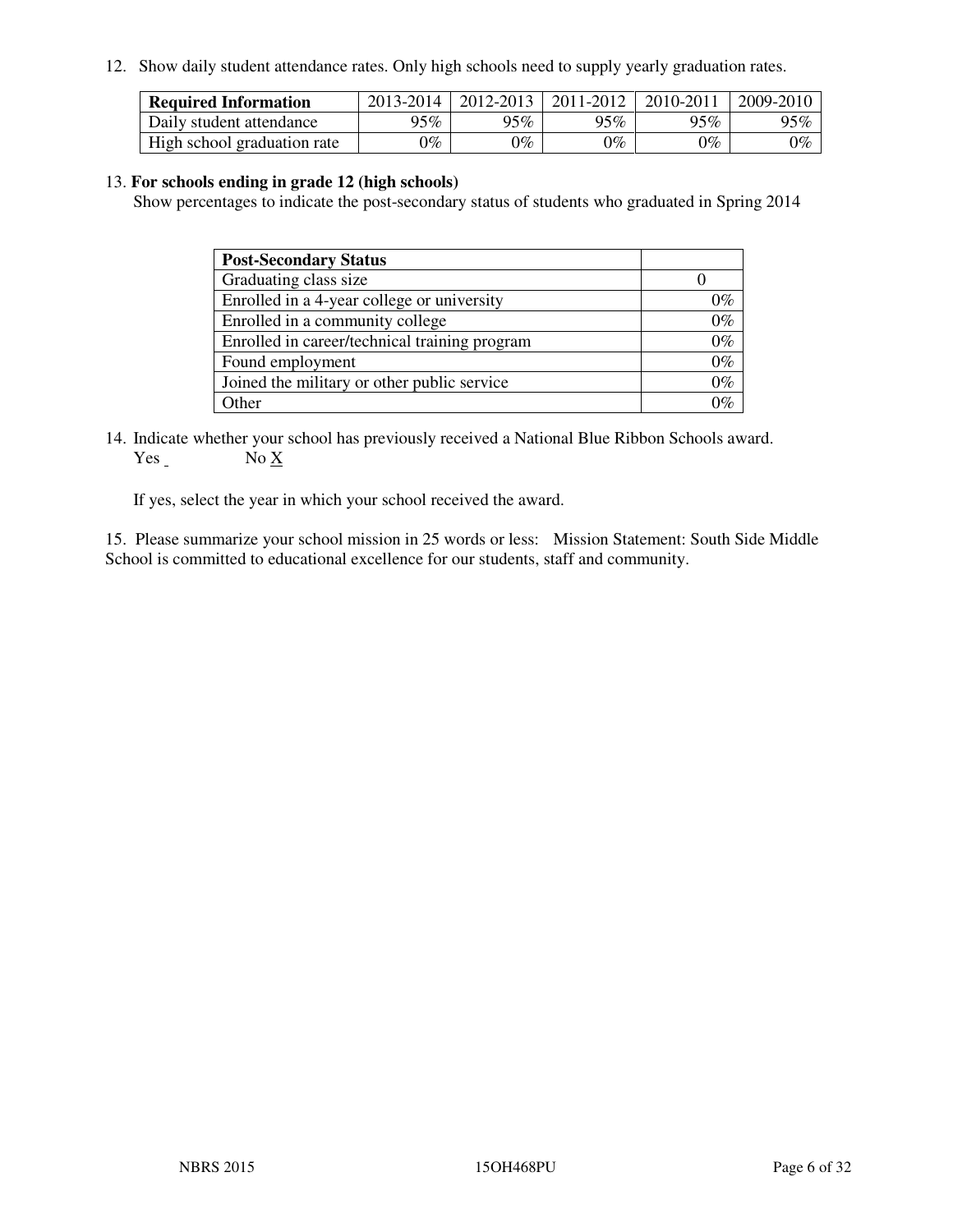# **PART III – SUMMARY**

Columbiana South Side Middle School is a 5th-8th grade public school that is part of the Columbiana Exempted Village School District in Columbiana, Ohio. Columbiana is a small town with rural roots that sits south of metropolitan Youngstown, Ohio. While Columbiana has grown in recent years, the town still embraces its small town values and traditions. Similarly, the school culture is one of intimate and individualized instruction. Teachers and administrators know the names of every student, and this familiarity fosters a close, nurturing school atmosphere. This atmosphere effectively lends itself to developing and fostering a flourishing community of readers and writers.

Students at South Side Middle School are readers. Every student carries a book that he or she has chosen to every class. While this fervor is rooted in the English Language Arts instruction, the effects are felt throughout the school community. Students choose what to read, and expectations for reading every day are set high at every grade level. This expectation is not a canned program, or a "reading-for-points" initiative. Instead, students are encouraged to become good readers by making intrinsic choices based on interest and curiosity. Books are discussed in English classes, and expectations for growth and stretching as readers are firm. While the classroom atmosphere differs slightly from grade level to grade level, the foundational vision of choice, daily reading and close reflection and analysis is consistent across grade levels. Books are in hand at all times, and this permeates the school atmosphere across all curricula and activities.

Wide ranges of reading material help the students in our small town to grow emotionally and culturally. Most of our students live relatively sheltered lives, given their community; many simply do not venture beyond their immediate surroundings. Therefore, offering students breadth of experiences and knowledge is a priority in our district. Reading and literacy has proved the best platform to achieve this end. As students read widely, they develop the potential to imagine a life beyond their front doors. This, in turn, fosters curiosity that spills into other content areas.

This inquisitiveness then grows, and is captured by inquiry in other classrooms. This allows our students to begin to see the world beyond their front doors through the lenses of reading and science and art or whatever has sparked their interest. Practically, this propels students to participate in programs that give them opportunities to engage individual interest; programs like the Youngstown State University English Festival, Destination Imagination and Great Lakes Science Fair have flourished in our district, not because of a teacher pushing a program, but because students are engaged and curious learners. With luck, they remain curious learners motivated to pursue higher education and personally rewarding careers.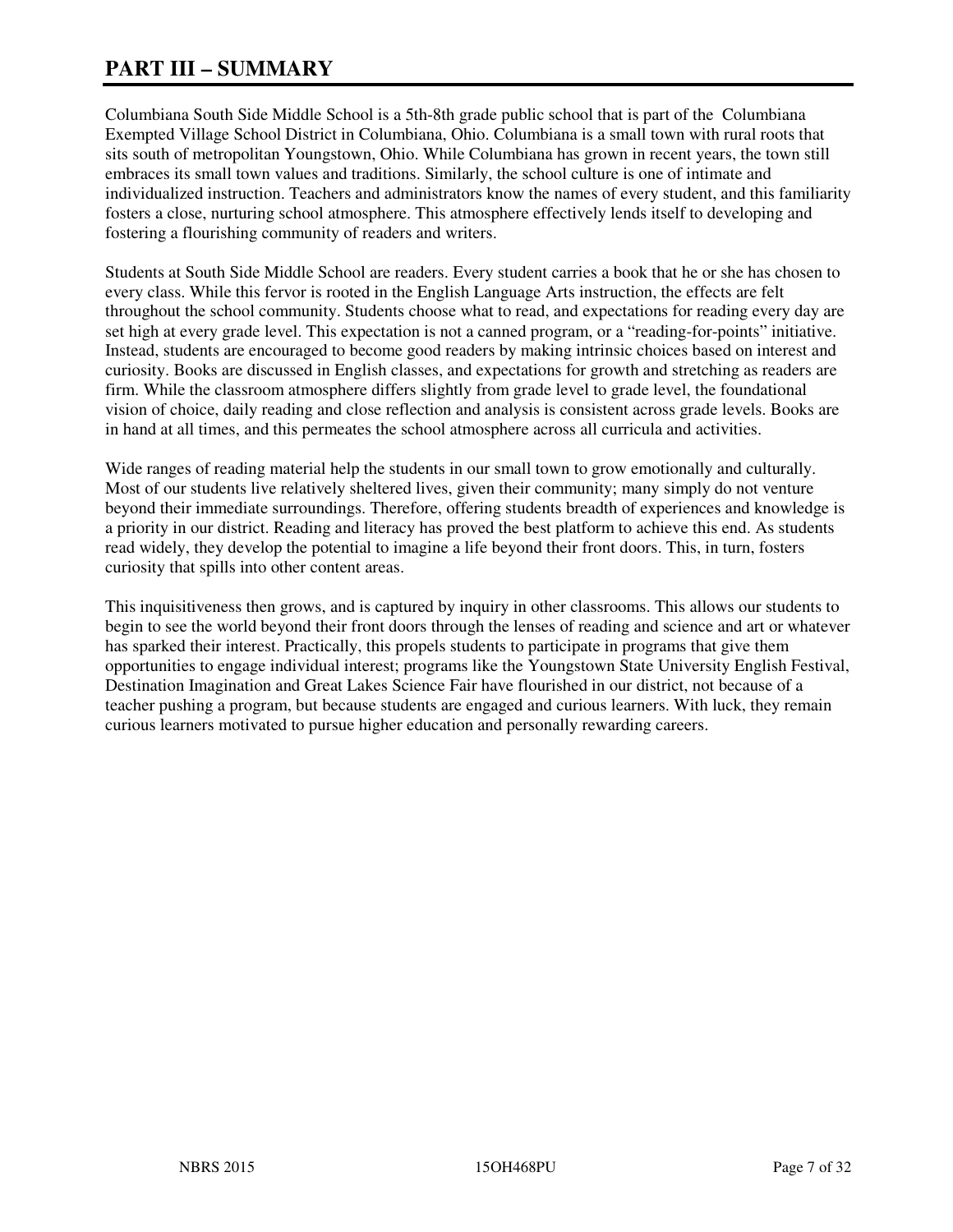## **1. Core Curriculum:**

During the school year of 2007-2008, the entire Columbiana Exempted School District spent time examining both Literacy and Math practices and curriculum across all grade levels. This examination took nearly two years of work by Literacy and Math committees led by both administration, Mahoning County ESC consultants and teacher leaders in each content area. The end result of this work was a Balanced Literacy and Math Framework that was embraced by South Side Middle School Language Arts and Math teachers. The philosophical framework that was adopted and continues to be followed is outlined below:

Balanced Literacy Framework

- 1. Standards (Assessment and Accountability)
- 2. Responsive to INDIVIDUAL needs (Differentiation)
- 3. Integrated (Cross-Curricular)
- 4. Diagnostic/Measurable Growth for ALL (Data/Progress/Process-Reflect/Revise/Reassess)
- 5. Student Centered (Instructional Level/Choice)
- 6. Resources (Teacher Knowledge)/On-going Professional Development (Gain, Share, Change and Employ Best Practices from Literature and Skills-Based Approaches-BALANCED)
- 7. Shared Accountability (Home/School Partnership and Community Support)
- 8. Rationale Needs Communicated

#### Balanced Literacy Components

- 1. Read Aloud
- 2. Shared Reading
- 3. Guided Reading
- 4. Independent Reading
- 5. Word Study
- 6. Shared Writing
- 7. Interactive Writing
- 8. Writer's Workshop
- 9. Independent Writing
- 10. Math Framework-
- Mission-Math is more than Arithmetic. Mathematics is the language that we use to communicate our understanding of the world. Our Math curriculum and instruction supports the development of independent thinkers and learners for success in a changing global environment.
- Goal-Consistency with curriculum across grade levels.
	- 1. Aligned to Standards (both content and process)
	- 2. Responsive to INDIVIDUAL needs (Differentiation)
	- 3. Appropriate Vocabulary/Higher-Order Thinking Skills
	- 4. Integrated/Cross-Curricular
	- 5. Diagnostic/Measurable Growth for ALL-Best Practice (Data/Progress/Process-Reflect/Revise/Reassess)
	- 6. Authentic and Aligned Assessments/Diagnostic Homework
	- 7. Student Centered (Active Learning/Multiple Intelligences)
	- 8. Resources (Aligned)/On-going Professional Development (Gain, Share, Change and Employ Best Practices)
	- 9. Technology Integration
	- 10. Shared Accountability (Home/School Partnership and Community Support)
	- 11. Rationale Needs Communicated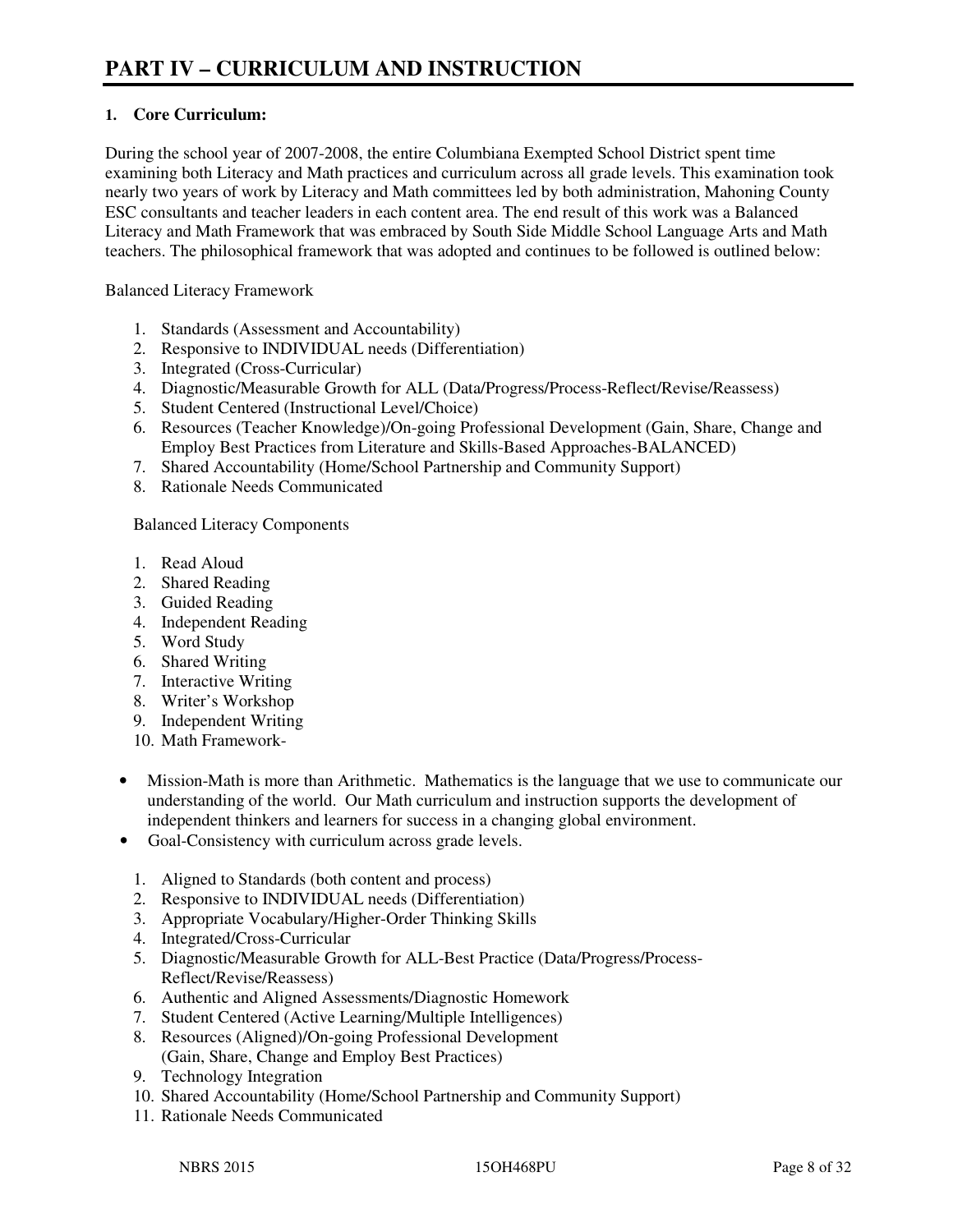These frameworks revolve around literacy, and student buy-in of reading and interpreting the world through what they encounter—both in reading and everyday life. Mathematics is considered a "language" and reading is an authentic means for understanding the world. Consequently, these frameworks extend beyond the Language Arts and Mathematics classrooms.

Specifically, the Math and Literacy frameworks are embraced by teachers of Social Studies and Science. These curricular areas build upon and reinforce the literacies taught in the Language Arts and Math classrooms. In fact, as students learn about reading and interpreting data, and move on to analyze and inquire, the distinctions between subject areas blur and become negligible. Reading, interpreting and analyzing become the cornerstone for all instruction, andtrue "cross curricular" understandings emerge without utilizing "canned" cross-curricular projects planned for a distinct time period or purpose. A deep understanding of true literacy is the centerpiece which allows all curricular areas to remain on the same page.

For example, while the 8th grade Language Arts teacher is teaching close reading of literary text, the Social Studies teacher across the hall uses the same text annotation method and vocabulary when the same students are analyzing difficult primary source historical text. The math teacher has students analyzing data from science class. The Language Arts teacher utilizes graphs and data from Science and Math for writing exercises. Reading and Writing and Math literacy strategies are embedded into all of the content areas, and are used uniformly in all instruction. The philosophy of literacy is fluid and consistent. This is not maintained simply; regular team meetings and consultation between teachers is essential to the literacy model.

Fortunately, team meetings are built into the master schedule, and teachers consult regularly with one another throughout the school year and in the summer. Furthermore, because of the small size of the district, the teams are small, with only one teacher per subject per grade level. This makes cross-curricular work more manageable for all involved.

At the center of it all are books, books, books. The teaching staff and school community understand that to make a literacy model work is to give time to read: in school and at home every day. We know that "frequent, voluminous reading" is the only way to achieve our common goal: "for every child to become a skilled, passionate, habitual, critical reader" (Atwell, 2007). With that in place, our job of creating thoughtful, reflective learners is that much easier—across all subject areas.

#### **2. Other Curriculum Areas:**

The focus on literacy at South Side Middle School extends well beyond the walls of the Language Arts classroom. Content area teachers recognize and encourage the benefits of reading often and well. Similarly, teachers of specials such as art, music, physical education and technology recognize and encourage students to be critical readers and interpreters of the world around them.

South South Side Middle School's technology initiatives are a shining example of literacy integration. South Side Middle School, with the entire district, has been a technology leader in our area, and in the nation. In 2011, Columbiana Schools ranked #7 in the nation in U.S. News & World Report's "Most Connected Classrooms," based on an index which measured student-to- computer ratio, Internet access/speed, and technical support. Students have both opportunity and availability to become very technologically literate. Our curriculum, however, is not simply "program" or "application" based. We approach our technology education in the same way that we approach our content areas—we work to build broad critical literacy skills; the technology is only the means to that end.

Technology is integrated into the regular classrooms at every grade level and content area. Students utilize technology throughout their school day—not just during a designated technology class. Teachers have mobile and hardwired labs available for use, and are used seamlessly in classrooms. The technology teachers are deliberately made available, through master scheduling, to help content area teachers in the planning and implementation of lessons involving technology. Given this interrelationship, technology teachers always aware of what technology skills are needed to supplement and assist students in content areas, and lessons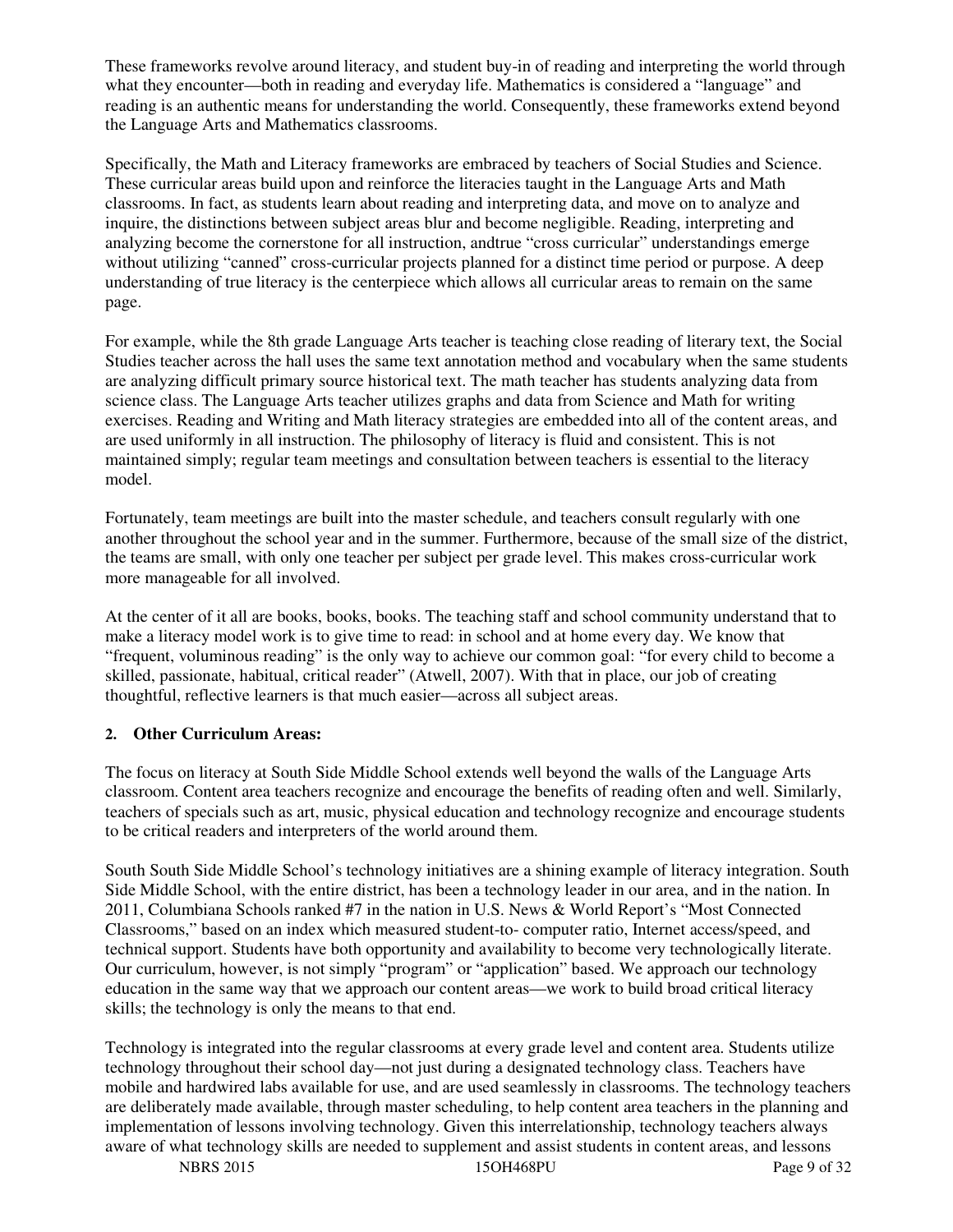are designed accordingly. This integration is essential to create digital literacies for all of our students—a goal that matches the vision and literacy goals of South Side.

Technology is not studied for technology's sake at South Side. The overall goal is to make students smart and critical readers of the digital landscape. This vision is consistent with the larger goal of creating "skilled, passionate, habitual, critical reader[s]." "Reading" digital information—whether it be video, graphic or text—matches larger literacy goals. We hope to make students passionate readers and inquirers by giving them many opportunities, in many genres and platforms, to read and interpret the world. Digital literacy is certainly a necessary and essential piece, but our goal is for students to view the digital landscape as one piece of the larger literacy landscape.

21st century information and platforms change by the minute. Anticipating these changes is a fruitless task for educators; so giving students flexible literacy skills becomes paramount. While reading digital text is a priority, frequent reading and reflection on all platforms remains the focus. Teaching students to understand any information they encounter, in whatever form it may take is essential. We spend volumes of time exposing students to many texts, but more importantly, we spend the time necessary to teach students to interpret the "rules" of any new writing, graphic or video that may come down the pike. Giving students the essential understandings and tools to make critical judgments and generalizations about the information that they encounter, whatever the form, remains the focus.

Facilitating critical understanding within the fine arts not only heightens artistic experiences for students, but also enhances literacy and critical thinking skills. All students at South Side take band, choir or general music for the entire school year, nearly every day; each student also takes art for an entire term. These classes focus well beyond performance and product. Our teachers deepen artistic understandings by sharing both professional and amateur exemplars. The ensuing discussion and research allow students to become critical thinkers, performers and creators—understanding their own artistic visions more deeply.

Similarly, semester-long physical education classes for all our students encourage them to develop a critical understanding of themselves—their fitness, nutrition and their own healthful place in the world. Critical time is spent educating students about the why and wherefore of health and wellbeing. Again, we hope that these critical lessons will extend beyond their days at South Side and provide for students the tools to make smart, informed decisions at pivotal points beyond middle school.

## **3. Instructional Methods and Interventions:**

The instructional focus of South Side Middle School is individualized literacy and inquiry. Students are encouraged, from day one, to select their own reading material, research ideas and topics based on interest, and write about matters that concern them. Because of this approach, we feel as though we can meet the needs of a very broad range of student abilities and backgrounds. We meet our students where they are, and work to help them grow at a pace that is challenging, but not impossible.

To meet this end, we employ a full inclusion model for our identified Special Education students (those students with IEPs and 504s); Inclusion Specialists are fully integrated co-teachers, and not only plan with content teachers, but teach with them side-by-side. Because of the highly individualized nature of an inquiry and workshop approach, there is little need for extensive adaptations and modifications to curriculum—all students are working at their own level, so students with identified learning disabilities are rarely singled out or made to feel "less" than others.

Identified Gifted students are serviced in the Language Arts classes at all grade levels in South Side Middle School. This decision was made deliberately. With our stance on literacy, we feel that the best way to service and push our Gifted population is to keep them reading volumes, and closely monitor their growth. With choice, we ensure that students have challenging texts available and the reading is frequent, but this also prevents the "I finished this project, now what?" syndrome from occurring. Gifted students are expected (like all other students) to move on to the next book, the next text, the next inquiry—all with a designated monitor of growth in the Gifted Inclusion Specialist.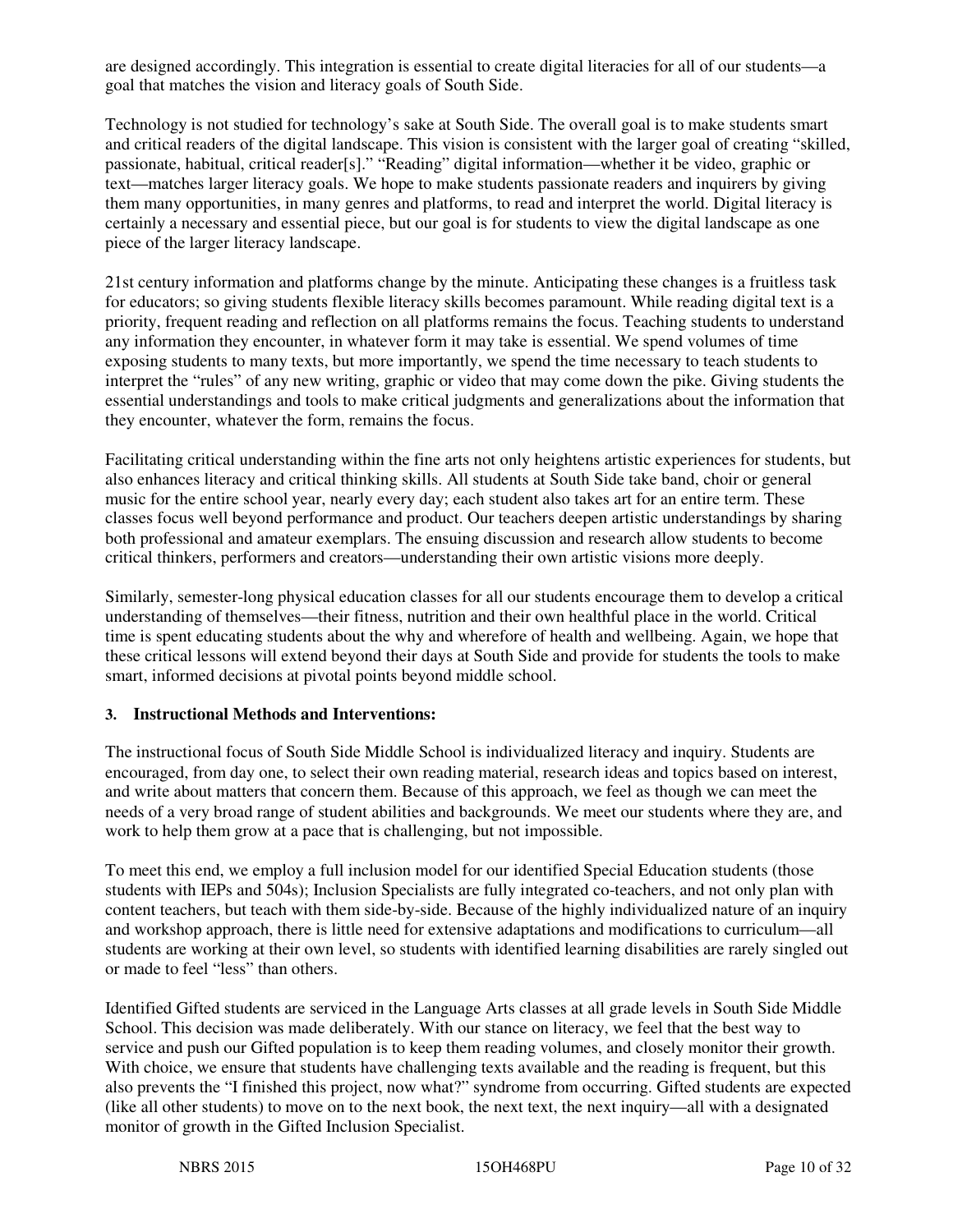All students receive individualized instruction. While students take the lead in their own learning—choosing texts and inquiries that they are motivated to pursue—they are by no means working statically. Teachers in all content areas, including Inclusion Specialists for both Gifted and Special Education, push students to grow and make choices that will challenge them—when they are ready. Once students are comfortable in their own reading and interpreting of text and data, teachers have honed their skills to move students "up" a level—to challenge them without frustrating them. This is not a "Sustained Silent Reading" program, or "Reading for Points." Instead, it is a challenging and rigorous and demanding stance—one that expects every child to read and grow daily.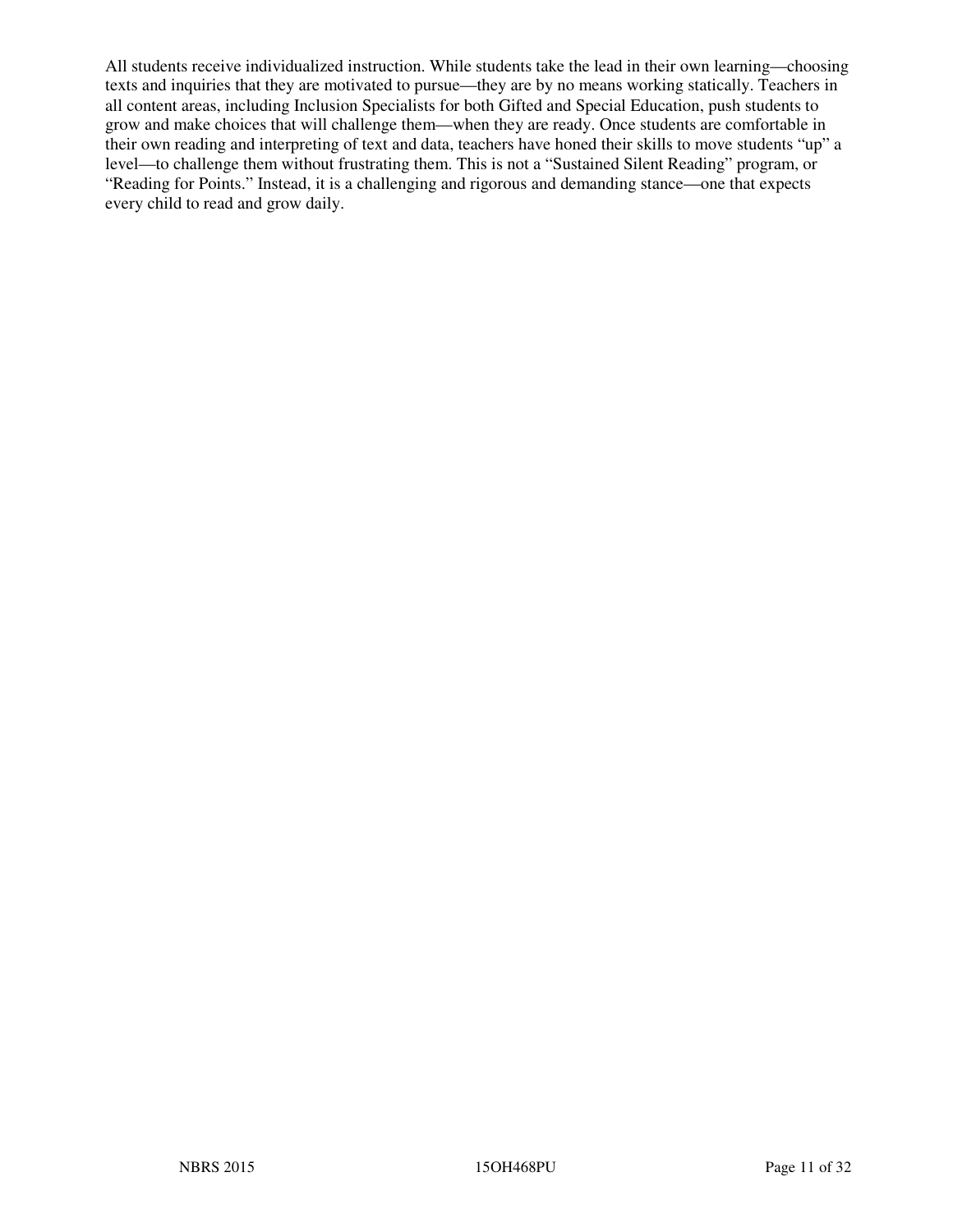#### **1. Assessment Results Narrative Summary:**

#### Summary of Assessment Results

South Side Middle School has consistently been the highest scoring middle school in math and language arts in not only Columbiana County but in the 3 county area surrounding Youngstown, Ohio. Trends in specific areas and with identified sub groups either show constant excellence or growth in gaps that may appear at a particular grade level, class as it travels through the middle school or sub group.

#### MATH

South Side Middle School math scores consistently rank as county leaders. The 5th grade test scores are generally the lowest in the building. They still rank high compared to similar schools as the 5th grade test is considered the toughest grade level test of the 4 OAA tests given. South Side uses data from the 5th grade and intervenes throughout the 6th grade year to achieve scores that are some of the highest in the state. Both individual and group data is used throughout the student's 7th and 8th grade years to maintain test score excellence and meet the identified needs which have been uncovered through testing.

#### ENGLISH/LANGUAGE ARTS

The South Side Middle School Language Arts program is the core of our student's academic success. Every grade level has a double period Language Arts block. One principle of our block that distinguishes us from the surrounding schools is the usage of the allotted time. Many schools use their second block for silent reading or homework activities. The 90 minute time period at South Side consists of multiple areas of instruction and multiple student assignments and work expectations. There is very little time busy work which is expect to be completed as homework. Time given during class for reading is dedicated for the student's passionate, individualized reading choices.

A second area that sets South Side apart is the choice of student reading material which is available to all students. Each Language Arts instructor has their own library which contains various genres for students to read and develop a love of reading. The students at South Side love to read and can be seen reading anytime they have the opportunity.

## **2. Assessment for Instruction and Learning and Sharing Assessment Results:**

## ASSESSMENT FOR INSTRUCTION AND LEARNING AND SHARING ASSESSMENT RESULTS

#### Usage of Assessment Data

South Side Middle School uses data provided by the Ohio Department of Education gained through the results of the Ohio Achievement Assessment. Results in raw data form from the previous school year are released in the middle to late June after school has been released for the summer. South Side instructors report to school to get raw data to review on the students they had in class that year as well as the students that will be entering their rooms that upcoming August. The instructors reflect on their successes or failures from the previous year through data breakdown. They also specifically note anticipated gains (gap closings) for individual students or groups that had been targeted for that year. The success rate of targeted individuals or groups is very high with less than 5% of the students showing a gap widening once they have been targeted. Instructors then share their findings with the teacher those students will be having during the upcoming year (as I previously mentioned, these instructors already have picked up raw data on their incoming students). Instructors at this point can begin over summer vacation to rethink their general plans for the upcoming year and identify students that will require special attention in some way.

Prior to the start of the school year the district and building receives reports and a report card with a breakdown of data from the previous year. Information contained in these reports shows a bigger picture and helps to illustrate trends and gaps. This information is presented and discussed during in- service activities prior to the first day of school. During this time instructors officially sit down with the teachers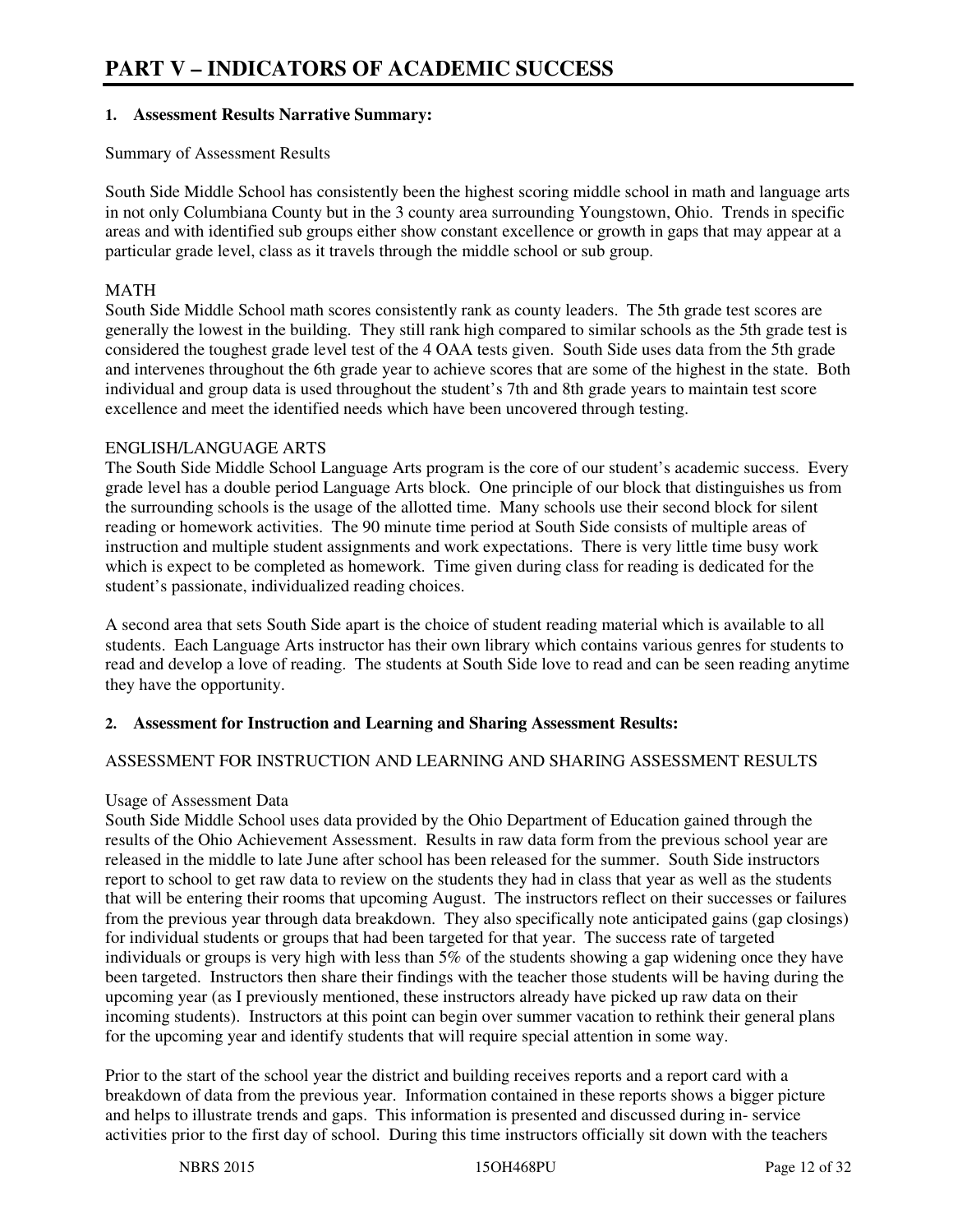from the previous year of their current students and the current teachers of the students they had in their class last year. Once again information is shared about the entire class, sub groups and individuals.

During the school year, instructors continually share information through common planning time which is built into their schedule as well as occasional release time to meet as a larger group.

#### Sharing of Assessment Results

Results of the OAA assessment from the previous year are shared with the parents and the community in the fall as the new school year begins. A report card for the building is published for public viewing and each student receives a report card which is mailed home to the parent. This information is released by the Ohio Department of Education.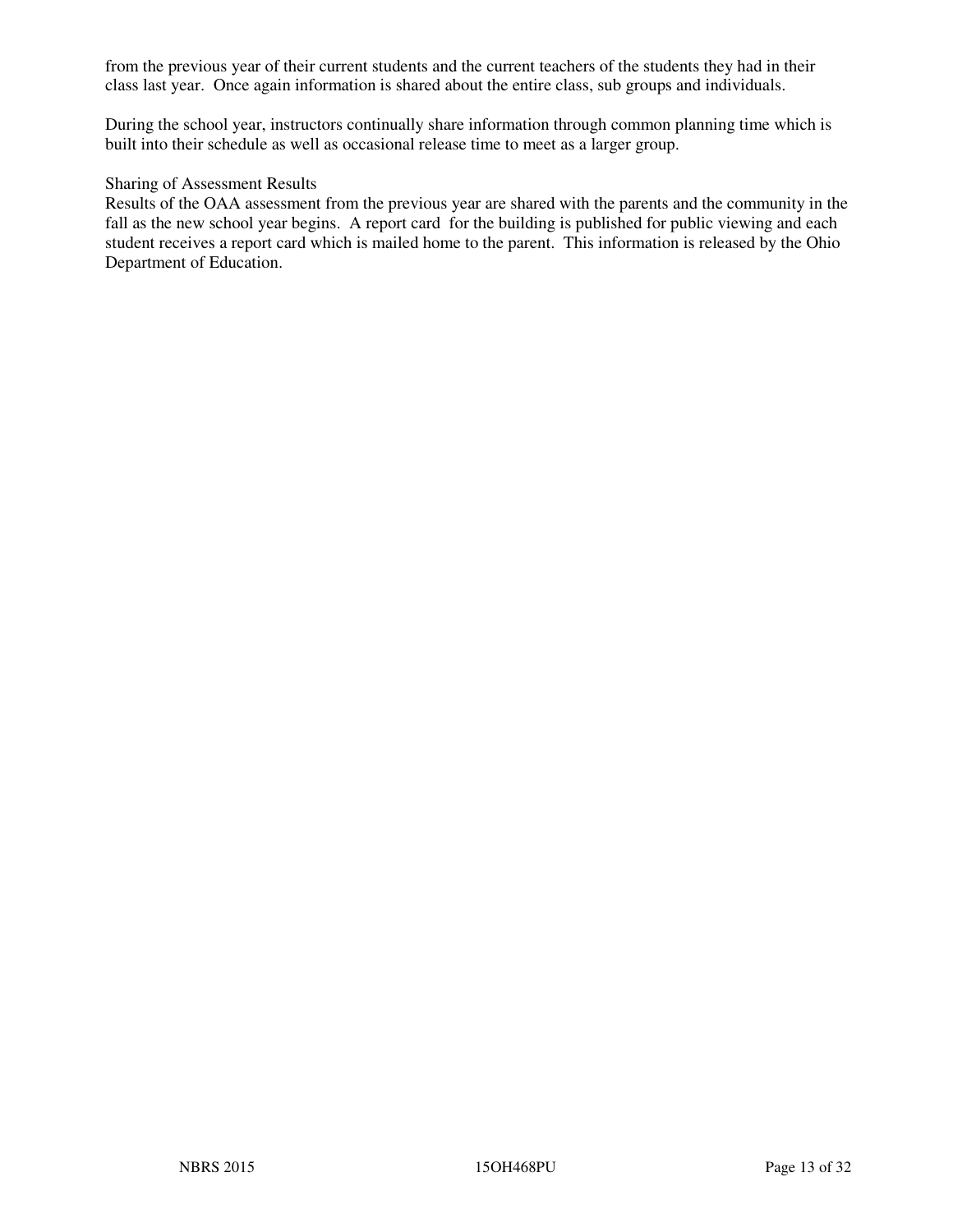# **1. School Climate/Culture**

The moment one walks through the doors of South Side Middle School, a feeling of warmth and encouragement welcomes one into its midst. This school is home for literacy, learning, and personal growth. While the building may be unpretentious, the staff is extraordinary. Each administrator, teacher, paraprofessional, counselor, etc. greets the opportunity to instill a love of literacy with enthusiasm and dedication. Columbiana Exempted Village Schools identify the follow as one of its major goals:

"To create and sustain a positive environment which nurtures students, fosters learning, and facilitates communication among all staff and with the community."

South Side Middle School is a nurturing environment for students and teachers alike. With less than four hundred students in grades five through eight, the teachers, administrators, and staff know every student by name and endeavor to individualize each child's education. Teachers get to know students as discover the unique qualities that make each student exceptional. South Side staff members learn the children's interests, their strengths, weaknesses, and the way each child learns best.

At South Side Middle School, students are never numbers. By discovering the character in every child, teachers determine what motivates each student. For example, in Language Arts classes every student conferences with the teacher who facilitates the child in finding books that appeal to their interests and academic need for stretch. Often teachers will help a student discover a book that connects with his or her life in ways that are simply profound. It is through the teacher's intimate understanding of the child's character that he or she can find books that meet not only academic need for challenge and growth but the social and emotional needs of the particular child. The child strengthened by this literacy experience both academically and emotionally, carries this success into every content area.

South Side Middle School has developed a culture in which teachers are trusted to ensure students' individual needs are evaluated and addressed. Teachers communicate daily about students' academic, social, and emotional needs. The staff of South Side Middle School makes such communication a priority by scheduling daily common planning periods for each grade level so that teachers have dedicated time each day to address individual student needs. In addition, teachers and building principal meet weekly in planned grade level team meetings designed to address concerns regarding the students of that grade level in general as well as concerns regarding specific students who may be struggling with an academic issue or with a social or emotional problem that has come to their attention. During these meetings the team shares insights, experiences, and professional understanding of the issues at hand. Solutions are developed and implemented to benefit the students and improve the literacy of our responsive learning community. While administrators provide support, guidance, and leadership, teachers know they are trusted and their professional contributions are valued.

## **2. Engaging Families and Community**

As part of a quaint and close knit community, South Side Middle School plays an important role in the lives of Columbiana families. Administrators and teachers alike welcome the cooperation and support of the Columbiana community. The adage that it takes a village to raise a child is certainly true in this charming small town where school staff, community volunteers, and parents work hand in hand to help students achieve success. Parents, grandparents, older siblings, coaches, clergy, and community leaders -all play a part as we endeavor to improve the academic success and emotional development of our youth.

Ultimately, the goal is to instill in these students a lifelong literacy and future success through education. It is in these middle years that students truly develop the reading and writing competencies that will enable them to learn independently and to compete in college and career. These essential skills are strengthened by the encouragement of family and community.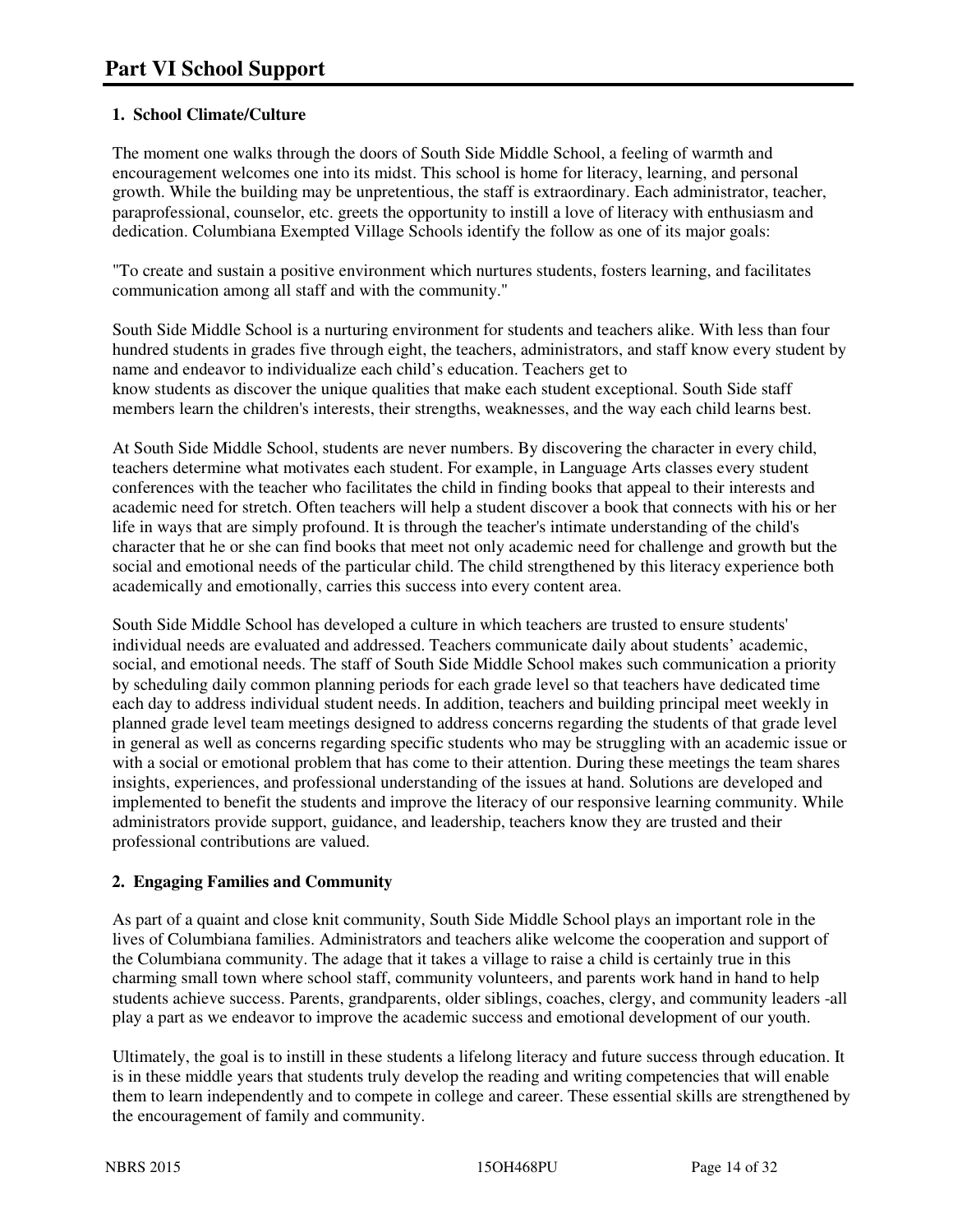Columbiana Exempted Village School District encourages parents to act as literacy partners with school staff. This is accomplished in multiple ways. Parents of South Side Middle School students are invited to orientation days and our annual fall open house where teachers communicate and establish a working relationship with parents. Parents are encouraged to be literacy partners in their students' lives. South Side Middle School teachers invite parents to share their personal love of reading and writing with their child.

South Side Middle School has participated in the Youngstown State University English Festival for over 25 years. At this nationally recognized event the students have the opportunity to meet authors of young adult literature and gain deeper insights. Often parents choose to read these books along with their children and establish reading and discussing literature as a family event. Another of the school's most treasured annual traditions is the Book Fair in which the community is invited into South Side Middle

School to share lunch and shop for books with their students. The parents and grandparents are often lined up out the door on these special days as they embrace the love of reading with their loved ones.

Columbiana Exempted Village School District is also a leader in using technology to strengthen the literacy partnership between parents and school staff. Each teacher maintains a webpage where he or she communicates specific goals often providing literary or informational texts to be shared or assignments to be completed. Giving parents access to the daily instruction helps them to understand the core expectations and to reinforce these literacy skills in their own interactions with their child. Parents are given access to their children's grades via Parent Access. This allows a high level of communication and sharing of important assessment data between teacher, parent, and student. Teachers at South Side Middle School strive to meet the individual needs of every student and understand that their efforts will be most successful when paired with the cooperation and respect of the community.

#### **3. Professional Development**

Columbiana Exempted Village School District has a long tradition of hiring outstanding teachers and administrators with the highest credentials, yet to achieve solid and consistent success these educators need the opportunity for quality professional development. South Side Middle School encourages and supports professional development in several ways. Educators are encouraged to pursue continuing education that meets their individual needs in terms of educational research, curriculum, instruction, or content area. Administrators make sure to share information about upcoming classes or workshops that teachers will find helpful or interesting. Recently, the building principal enrolled in a graduate level class alongside several of his teachers and they pursued this professional development together. This sense of teamwork and camaraderie adds to the positive learning environment and improves the morale of the building as a whole.

In addition to individual professional development, South Side Middle School strives to provide its staff with the opportunity to meet and work closely with consultants from the Mahoning County Educational Service Center. Literacy consultants from the Mahoning County ESC bring knowledge of research based best practices and can communicate the need for cross curricular approach to literacy along with knowledge and practical understanding of the newest standards and testing expectations. Language Arts teachers are invited to the monthly Language Arts Workshop Survival meetings where they meet with the county's best literacy consultants and work collaboratively with other teachers from throughout the area.

This group of Language Arts teachers also meets for several days each summer to work on literacy curriculum and resources. The MCESC also organizes beneficial conferences for educators in the community bringing in experts like Kyleen Beers whose reading strategies benefit all content areas. From integrating technology to meeting the challenge of gifted learners to understanding the Common Core, these conferences enable teachers to maintain the high level of professional knowledge they need to help students achieve consistent academic success.

In addition to the typical professional development available in many school districts, Columbiana Schools are fortunate to have developed a partnership with Youngstown State University, a preeminent leader in young adult literacy. YSU is nationally renowned for its English Festival, the paradigm for all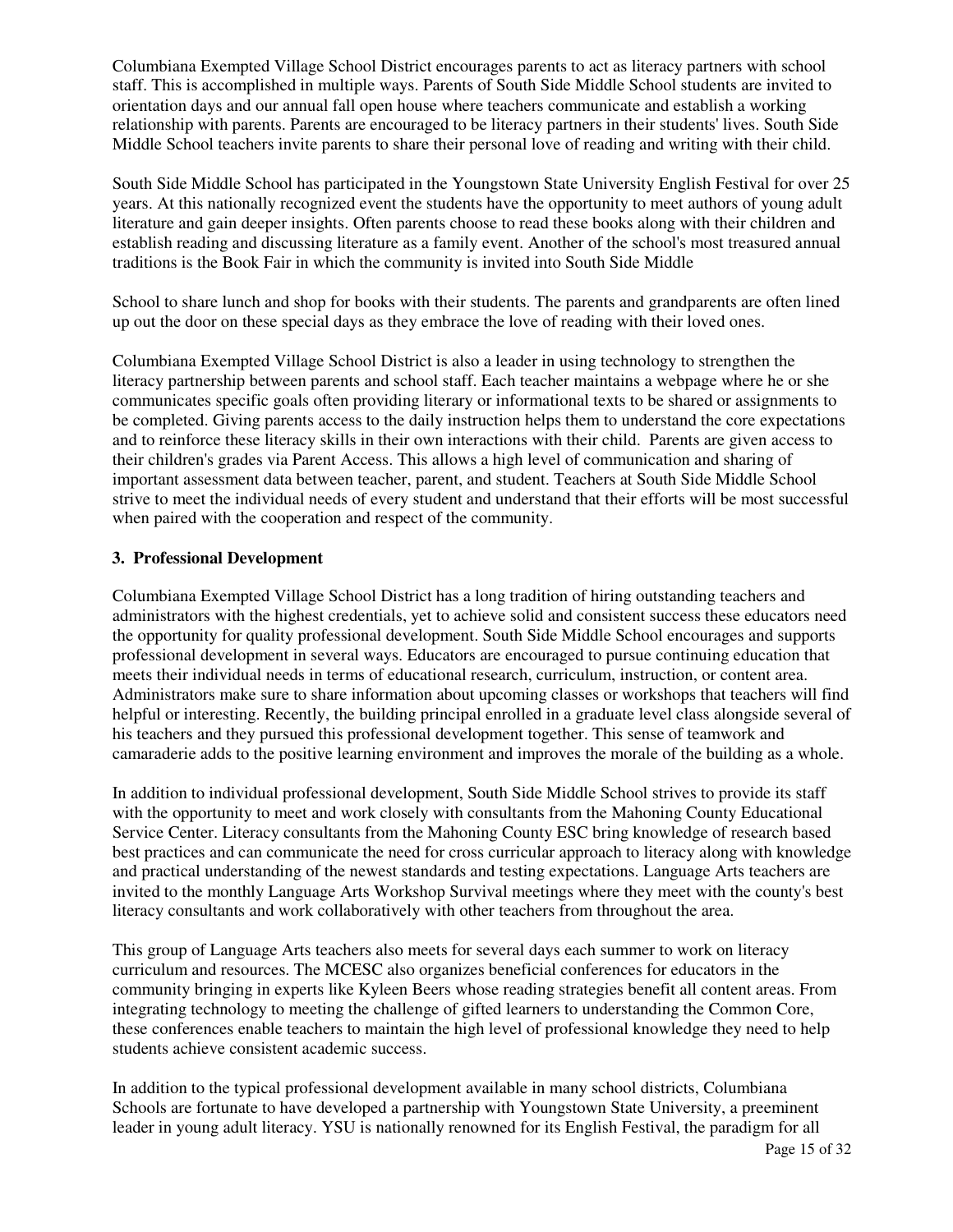young adult literature festivals. Youngstown State is a leader in the field; the English department at YSU regularly advocates for the inclusion of young adult literature in middle school classrooms. They give teachers tools to help students gain a depth and breadth in their reading, recognize the best quality literature and informational texts for young adults, and ignite an enthusiasm and passion in both teachers, students, and the community. In addition South Side Middle School regularly welcomes student teachers from YSU, fresh new teachers who have emerged from this literacy leader. These unique opportunities allow South Side Middle School teachers to become leaders in their own right.

#### **4. School Leadership**

South Side Middle School is privileged to have a leadership philosophy that encourages the contributions and recognizes the hard work of all those responsible for the students' academic, social, emotional, and physical growth. Administrators establish the high expectations for student success and facilitate the efforts of the teaching and support staff to meet those ends. South Side Middle School's principal and assistant principal work closely in partnership with the staff to create a positive learning environment – a culture of literacy, where students' reading and writing reflects individualized learning. The leaders convey expectations and communicate their priorities but encourage teachers to make decisions based on every individual student's needs for success. In turn, teachers know that these choices will be supported by administrators.

Administrators have given Language Arts teachers the freedom to establish well-rounded classroom libraries with books for every interest and ability level. Teachers research and identify books that middle school students will benefit from reading and bring these books into classrooms. Teachers are given a wide latitude to bring in a large variety of reading material suited for the needs of a wide range of abilities, interests and backgrounds of middle school students in general, and South Side Middle School students, specifically.

Curriculum decisions are student-responsive, and this, necessarily, is a more challenging task for delivery and administration. Consequently, administrators are often asked to support this individualization by helping to acquire materials for struggling students, provide flexible classroom configurations for differentiation and individualization, and adapt technology use for students working at different places and levels. This can be a daunting task, but one that is embraced by the leaders in our school. They truly support the team effort of making our students literate beings—"skilled, passionate, habitual, critical readers."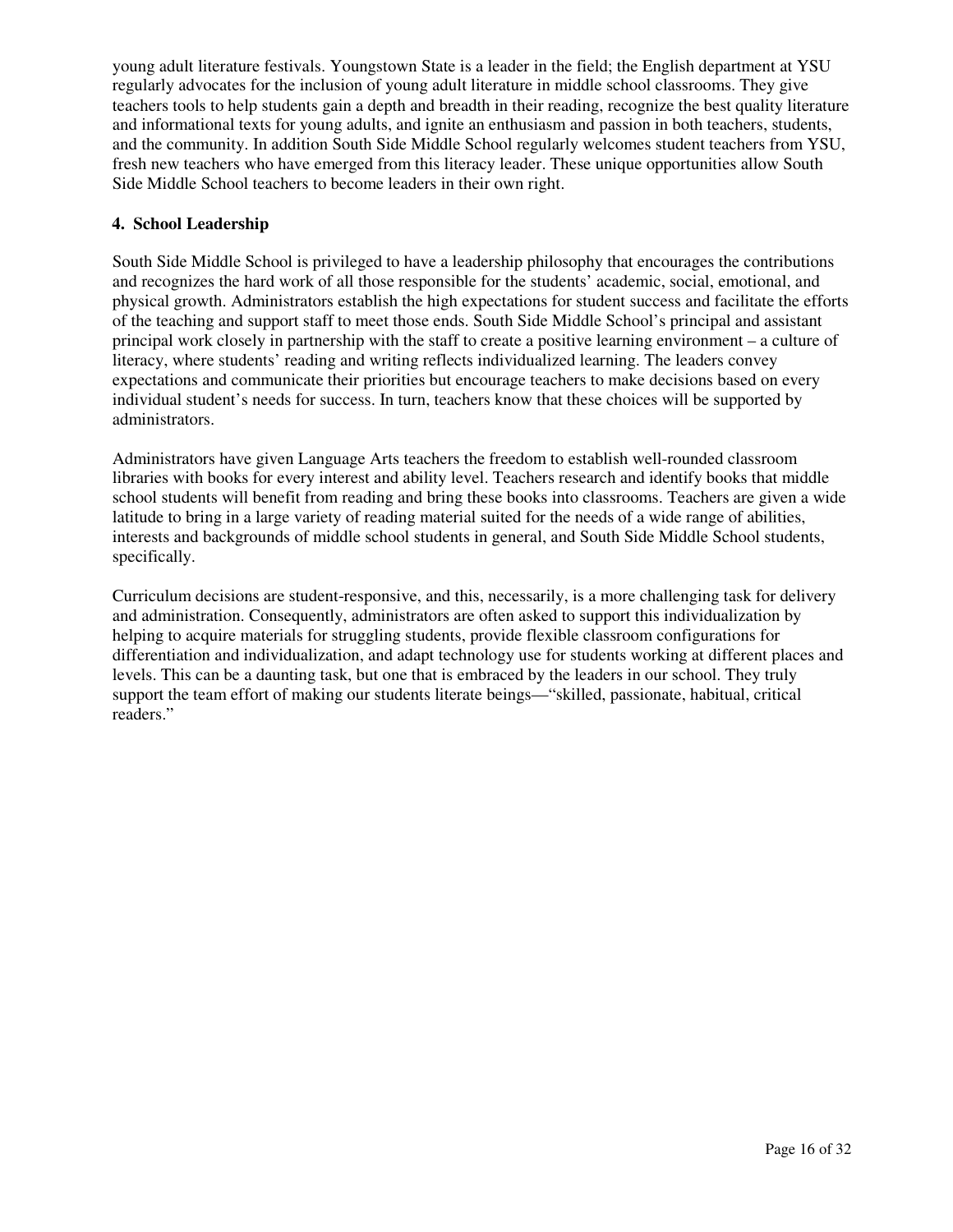| <b>Subject:</b> Math                           | <b>Test:</b> Ohio Achievement Assessment |
|------------------------------------------------|------------------------------------------|
| <b>All Students Tested/Grade: 5</b>            | <b>Edition/Publication Year: N/A</b>     |
| <b>Publisher:</b> Ohio Department of Education |                                          |

| School Year                      | 2013-2014 | 2012-2013 | 2011-2012 | 2010-2011 | 2009-2010    |
|----------------------------------|-----------|-----------|-----------|-----------|--------------|
| Testing month                    | Apr       | Apr       | Apr       | Apr       | Apr          |
| <b>SCHOOL SCORES*</b>            |           |           |           |           |              |
| Proficient and above             |           | 75        | 96        | 81        | 84           |
| accelerated and advanced         |           | 45        | 64        | 40        | 57           |
| Number of students tested        |           | 71        | 74        | 75        | 93           |
| Percent of total students tested |           | 97        | 95        | 100       | 99           |
| Number of students tested with   |           |           |           |           |              |
| alternative assessment           |           |           |           |           |              |
| % of students tested with        |           | 3         | 5         | $\theta$  | $\mathbf{1}$ |
| alternative assessment           |           |           |           |           |              |
| <b>SUBGROUP SCORES</b>           |           |           |           |           |              |
| 1. Free and Reduced-Price        |           |           |           |           |              |
| Meals/Socio-Economic/            |           |           |           |           |              |
| <b>Disadvantaged Students</b>    |           |           |           |           |              |
| Proficient and above             |           | 65        | 94        | 67        | 78           |
| accelerated and advanced         |           | 35        | 59        | 24        | 45           |
| Number of students tested        |           | 31        | 34        | 21        | 40           |
| 2. Students receiving Special    |           |           |           |           |              |
| <b>Education</b>                 |           |           |           |           |              |
| Proficient and above             |           | 73        | 100       | 54        | 43           |
| accelerated and advanced         |           | 45        | 73        | 15        | 29           |
| Number of students tested        |           | 11        | 11        | 13        | 14           |
| 3. English Language Learner      |           |           |           |           |              |
| <b>Students</b>                  |           |           |           |           |              |
| Proficient and above             |           |           |           |           |              |
| accelerated and advanced         |           |           |           |           |              |
| Number of students tested        |           |           |           |           |              |
| 4. Hispanic or Latino            |           |           |           |           |              |
| <b>Students</b>                  |           |           |           |           |              |
| Proficient and above             |           |           |           |           |              |
| accelerated and advanced         |           |           |           |           |              |
| Number of students tested        |           |           |           |           |              |
| 5. African-American              |           |           |           |           |              |
| <b>Students</b>                  |           |           |           |           |              |
| Proficient and above             |           |           |           |           |              |
| accelerated and advanced         |           |           |           |           |              |
| Number of students tested        |           |           |           |           |              |
| <b>6. Asian Students</b>         |           |           |           |           |              |
| Proficient and above             |           |           |           |           |              |
| accelerated and advanced         |           |           |           |           |              |
| Number of students tested        |           |           |           |           |              |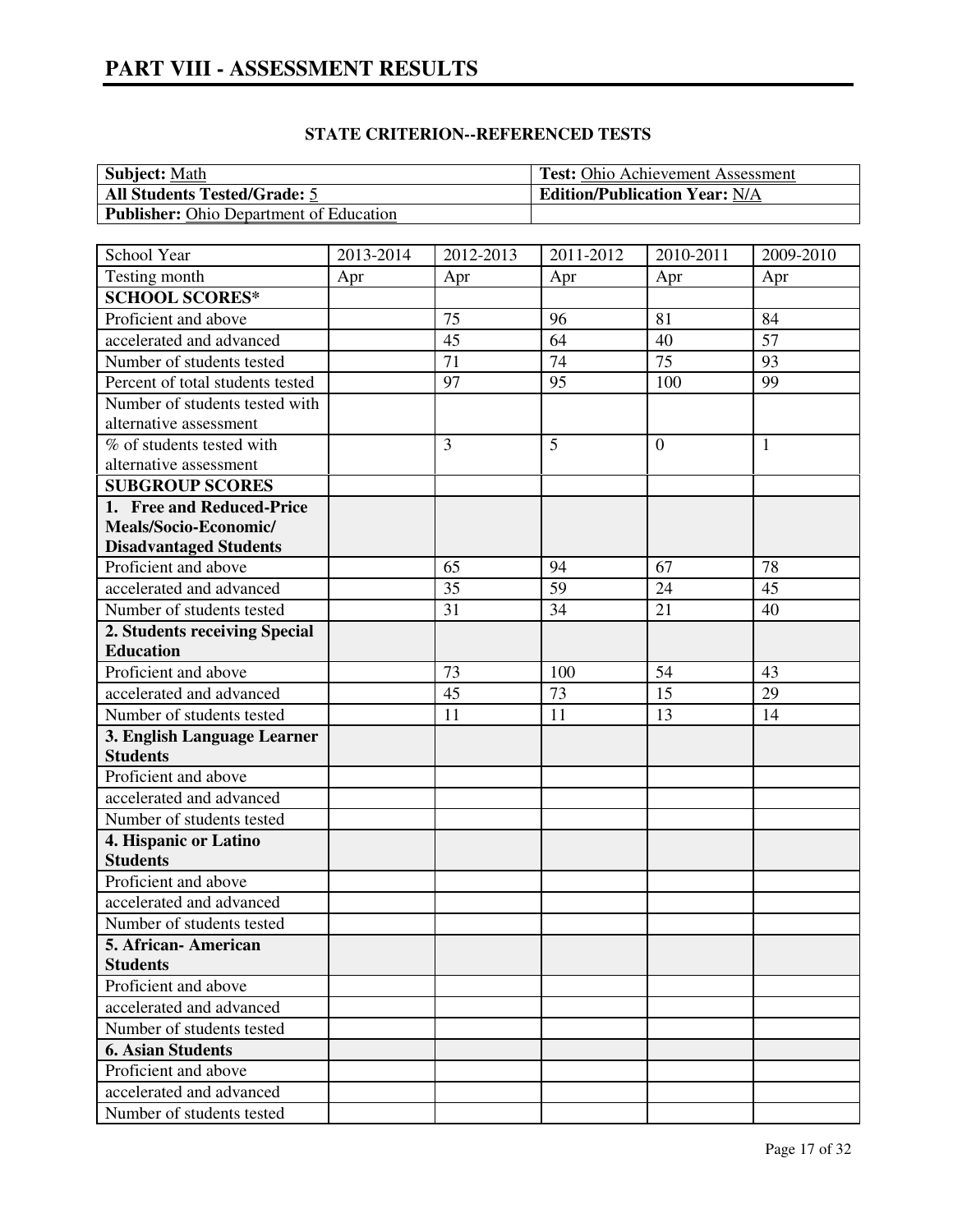| School Year                      | 2013-2014 | 2012-2013 | 2011-2012 | 2010-2011 | 2009-2010 |
|----------------------------------|-----------|-----------|-----------|-----------|-----------|
| 7. American Indian or            |           |           |           |           |           |
| <b>Alaska Native Students</b>    |           |           |           |           |           |
| Proficient and above             |           |           |           |           |           |
| accelerated and advanced         |           |           |           |           |           |
| Number of students tested        |           |           |           |           |           |
| 8. Native Hawaiian or other      |           |           |           |           |           |
| <b>Pacific Islander Students</b> |           |           |           |           |           |
| Proficient and above             |           |           |           |           |           |
| accelerated and advanced         |           |           |           |           |           |
| Number of students tested        |           |           |           |           |           |
| 9. White Students                |           |           |           |           |           |
| Proficient and above             |           | 75        | 96        | 82        | 84        |
| accelerated and advanced         |           | 46        | 63        | 39        | 57        |
| Number of students tested        |           | 67        | 70        | 72        | 88        |
| 10. Two or More Races            |           |           |           |           |           |
| identified Students              |           |           |           |           |           |
| Proficient and above             |           |           |           |           |           |
| accelerated and advanced         |           |           |           |           |           |
| Number of students tested        |           |           |           |           |           |
| 11. Other 1: Other 1             |           |           |           |           |           |
| Proficient and above             |           |           |           |           |           |
| accelerated and advanced         |           |           |           |           |           |
| Number of students tested        |           |           |           |           |           |
| 12. Other 2: Other 2             |           |           |           |           |           |
| Proficient and above             |           |           |           |           |           |
| accelerated and advanced         |           |           |           |           |           |
| Number of students tested        |           |           |           |           |           |
| 13. Other 3: Other 3             |           |           |           |           |           |
| Proficient and above             |           |           |           |           |           |
| accelerated and advanced         |           |           |           |           |           |
| Number of students tested        |           |           |           |           |           |

**NOTES:** Due to a repair of the roof in the 5th grade wing, the 5th grade was not housed at SSMS during the 2013-2014 school year.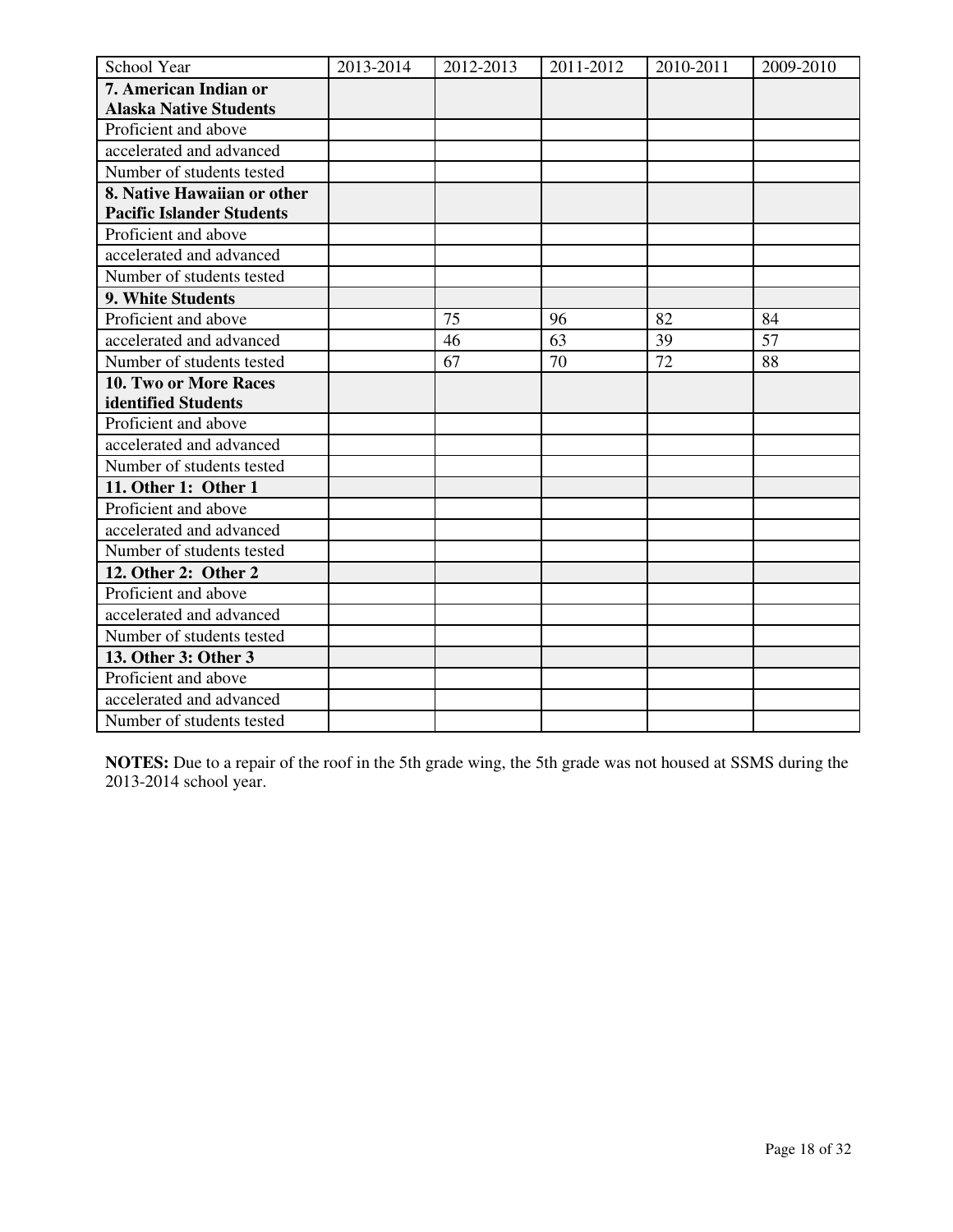| <b>Subject:</b> Math                           | <b>Test:</b> Ohio Achievement Assessment |
|------------------------------------------------|------------------------------------------|
| <b>All Students Tested/Grade: 6</b>            | <b>Edition/Publication Year: N/A</b>     |
| <b>Publisher:</b> Ohio Department of Education |                                          |

| School Year                      | 2013-2014    | 2012-2013 | 2011-2012      | 2010-2011 | 2009-2010       |
|----------------------------------|--------------|-----------|----------------|-----------|-----------------|
| Testing month                    | Apr          | Apr       | Apr            | Apr       | Apr             |
| <b>SCHOOL SCORES*</b>            |              |           |                |           |                 |
| Proficient and above             | 100          | 96        | 97             | 96        | 99              |
| accelerated and advanced         | 80           | 79        | 73             | 81        | 94              |
| Number of students tested        | 71           | 76        | 78             | 91        | $\overline{77}$ |
| Percent of total students tested | 96           | 94        | 100            | 99        | 98              |
| Number of students tested with   |              |           |                |           |                 |
| alternative assessment           |              |           |                |           |                 |
| % of students tested with        | $\mathbf{1}$ | 6         | $\overline{0}$ | 1         | $\overline{2}$  |
| alternative assessment           |              |           |                |           |                 |
| <b>SUBGROUP SCORES</b>           |              |           |                |           |                 |
| 1. Free and Reduced-Price        |              |           |                |           |                 |
| Meals/Socio-Economic/            |              |           |                |           |                 |
| <b>Disadvantaged Students</b>    |              |           |                |           |                 |
| Proficient and above             | 100          | 94        | 96             | 98        | 97              |
| accelerated and advanced         | 69           | 71        | 62             | 70        | 88              |
| Number of students tested        | 32           | 31        | 26             | 40        | 32              |
| 2. Students receiving Special    |              |           |                |           |                 |
| <b>Education</b>                 |              |           |                |           |                 |
| Proficient and above             | 100          |           | 100            | 86        | 94              |
| accelerated and advanced         | 90           |           | 91             | 57        | 75              |
| Number of students tested        | 10           |           | 11             | 14        | 12              |
| 3. English Language Learner      |              |           |                |           |                 |
| <b>Students</b>                  |              |           |                |           |                 |
| Proficient and above             |              |           |                |           |                 |
| accelerated and advanced         |              |           |                |           |                 |
| Number of students tested        |              |           |                |           |                 |
| 4. Hispanic or Latino            |              |           |                |           |                 |
| <b>Students</b>                  |              |           |                |           |                 |
| Proficient and above             |              |           |                |           |                 |
| accelerated and advanced         |              |           |                |           |                 |
| Number of students tested        |              |           |                |           |                 |
| 5. African-American              |              |           |                |           |                 |
| <b>Students</b>                  |              |           |                |           |                 |
| Proficient and above             |              |           |                |           |                 |
| accelerated and advanced         |              |           |                |           |                 |
| Number of students tested        |              |           |                |           |                 |
| <b>6. Asian Students</b>         |              |           |                |           |                 |
| Proficient and above             |              |           |                |           |                 |
| accelerated and advanced         |              |           |                |           |                 |
| Number of students tested        |              |           |                |           |                 |
| 7. American Indian or            |              |           |                |           |                 |
| <b>Alaska Native Students</b>    |              |           |                |           |                 |
| Proficient and above             |              |           |                |           |                 |
| accelerated and advanced         |              |           |                |           |                 |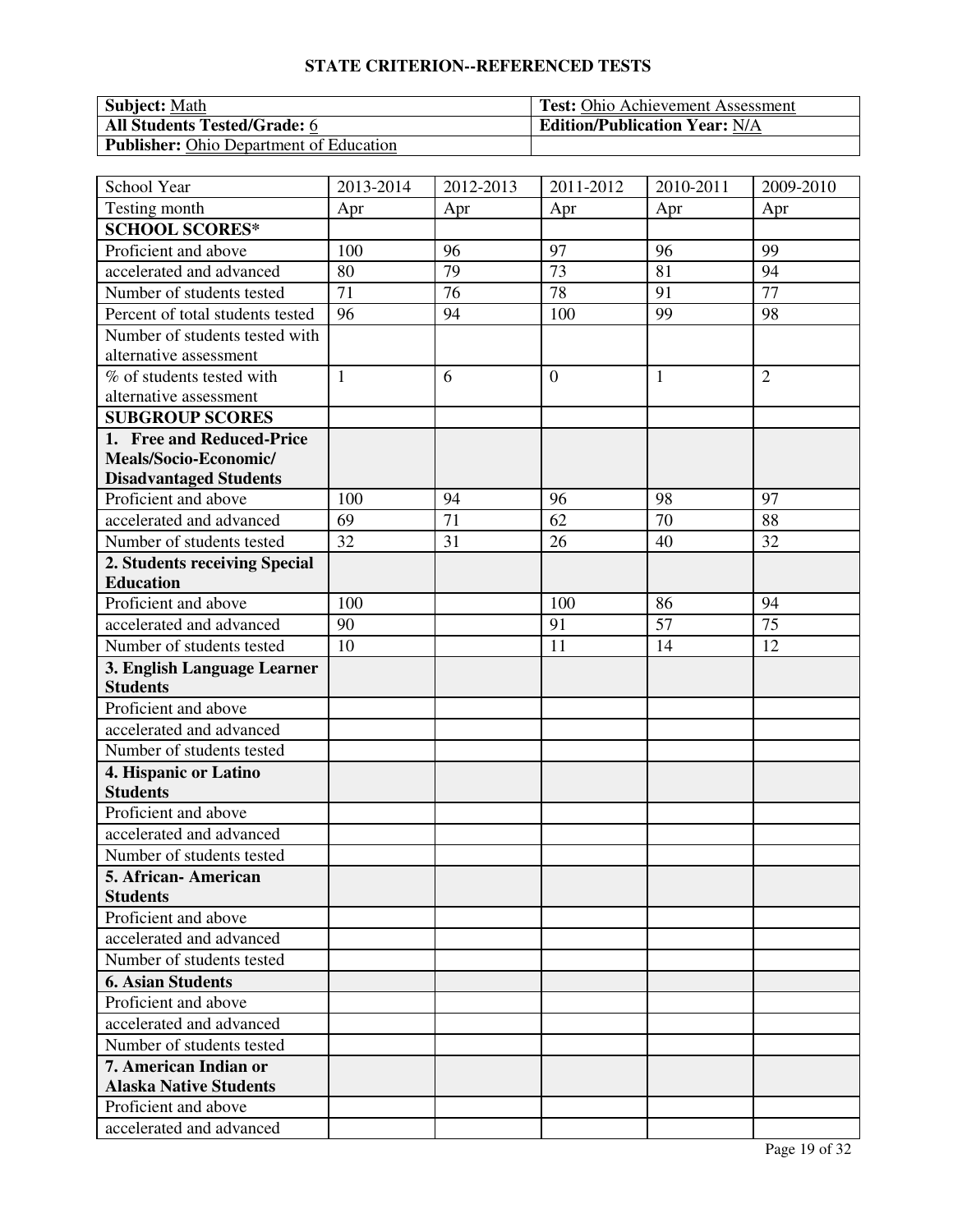| School Year                      | 2013-2014 | 2012-2013 | 2011-2012 | 2010-2011 | 2009-2010 |
|----------------------------------|-----------|-----------|-----------|-----------|-----------|
| Number of students tested        |           |           |           |           |           |
| 8. Native Hawaiian or other      |           |           |           |           |           |
| <b>Pacific Islander Students</b> |           |           |           |           |           |
| Proficient and above             |           |           |           |           |           |
| accelerated and advanced         |           |           |           |           |           |
| Number of students tested        |           |           |           |           |           |
| <b>9. White Students</b>         |           |           |           |           |           |
| Proficient and above             | 100       | 96        | 97        | 95        | 99        |
| accelerated and advanced         | 83        | 77        | 74        | 83        | 95        |
| Number of students tested        | 66        | 71        | 74        | 88        | 73        |
| 10. Two or More Races            |           |           |           |           |           |
| identified Students              |           |           |           |           |           |
| Proficient and above             |           |           |           |           |           |
| accelerated and advanced         |           |           |           |           |           |
| Number of students tested        |           |           |           |           |           |
| 11. Other 1: Other 1             |           |           |           |           |           |
| Proficient and above             |           |           |           |           |           |
| accelerated and advanced         |           |           |           |           |           |
| Number of students tested        |           |           |           |           |           |
| 12. Other 2: Other 2             |           |           |           |           |           |
| Proficient and above             |           |           |           |           |           |
| accelerated and advanced         |           |           |           |           |           |
| Number of students tested        |           |           |           |           |           |
| 13. Other 3: Other 3             |           |           |           |           |           |
| Proficient and above             |           |           |           |           |           |
| accelerated and advanced         |           |           |           |           |           |
| Number of students tested        |           |           |           |           |           |

**NOTES:** 2012-2013 student with disabilities numbers were less than 10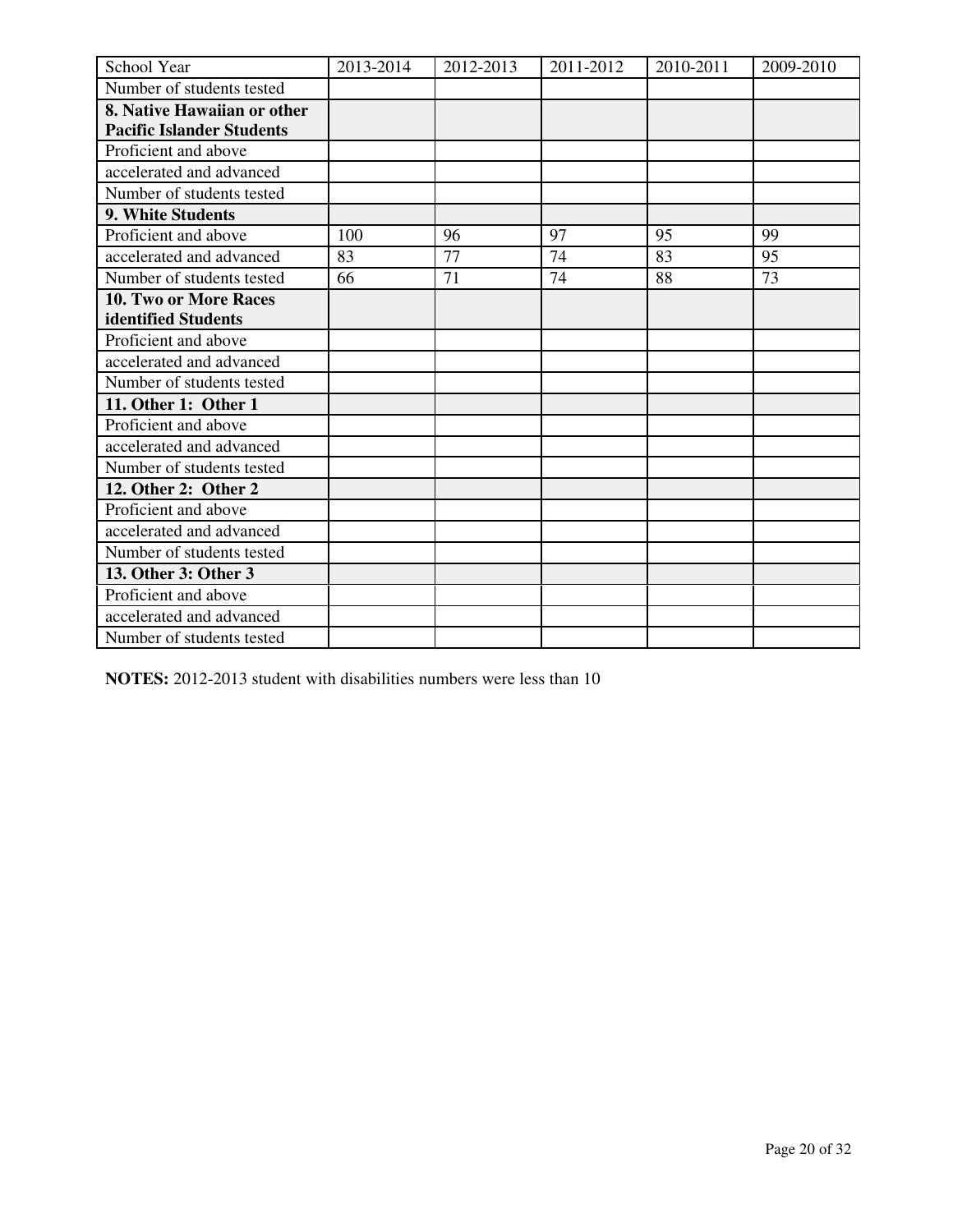| <b>Subject:</b> Math                           | <b>Test:</b> Ohio Achievement Assessment |
|------------------------------------------------|------------------------------------------|
| <b>All Students Tested/Grade: 7</b>            | <b>Edition/Publication Year: N/A</b>     |
| <b>Publisher:</b> Ohio Department of Education |                                          |

| School Year                      | 2013-2014      | 2012-2013        | 2011-2012    | 2010-2011 | 2009-2010 |
|----------------------------------|----------------|------------------|--------------|-----------|-----------|
| Testing month                    | Apr            | Apr              | Apr          | Apr       | Apr       |
| <b>SCHOOL SCORES*</b>            |                |                  |              |           |           |
| Proficient and above             | 94             | 91               | 95           | 97        | 94        |
| accelerated and advanced         | 66             | 46               | 46           | 62        | 46        |
| Number of students tested        | 71             | 80               | 93           | 74        | 68        |
| Percent of total students tested | 96             | 100              | 97           | 97        | 99        |
| Number of students tested with   |                |                  |              |           |           |
| alternative assessment           |                |                  |              |           |           |
| % of students tested with        | $\overline{4}$ | $\boldsymbol{0}$ | $\mathbf{1}$ | 3         | 1         |
| alternative assessment           |                |                  |              |           |           |
| <b>SUBGROUP SCORES</b>           |                |                  |              |           |           |
| 1. Free and Reduced-Price        |                |                  |              |           |           |
| Meals/Socio-Economic/            |                |                  |              |           |           |
| <b>Disadvantaged Students</b>    |                |                  |              |           |           |
| Proficient and above             | 88             | 79               | 93           | 93        | 91        |
| accelerated and advanced         | 58             | 28               | 40           | 43        | 32        |
| Number of students tested        | 33             | 29               | 45           | 30        | 22        |
| 2. Students receiving Special    |                |                  |              |           |           |
| <b>Education</b>                 |                |                  |              |           |           |
| Proficient and above             |                | 85               | 100          |           | 75        |
| accelerated and advanced         |                | 31               | 58           |           | 17        |
| Number of students tested        |                | 13               | 12           |           | 12        |
| 3. English Language Learner      |                |                  |              |           |           |
| <b>Students</b>                  |                |                  |              |           |           |
| Proficient and above             |                |                  |              |           |           |
| accelerated and advanced         |                |                  |              |           |           |
| Number of students tested        |                |                  |              |           |           |
| 4. Hispanic or Latino            |                |                  |              |           |           |
| <b>Students</b>                  |                |                  |              |           |           |
| Proficient and above             |                |                  |              |           |           |
| accelerated and advanced         |                |                  |              |           |           |
| Number of students tested        |                |                  |              |           |           |
| 5. African-American              |                |                  |              |           |           |
| <b>Students</b>                  |                |                  |              |           |           |
| Proficient and above             |                |                  |              |           |           |
| accelerated and advanced         |                |                  |              |           |           |
| Number of students tested        |                |                  |              |           |           |
| <b>6. Asian Students</b>         |                |                  |              |           |           |
| Proficient and above             |                |                  |              |           |           |
| accelerated and advanced         |                |                  |              |           |           |
| Number of students tested        |                |                  |              |           |           |
| 7. American Indian or            |                |                  |              |           |           |
| <b>Alaska Native Students</b>    |                |                  |              |           |           |
| Proficient and above             |                |                  |              |           |           |
| accelerated and advanced         |                |                  |              |           |           |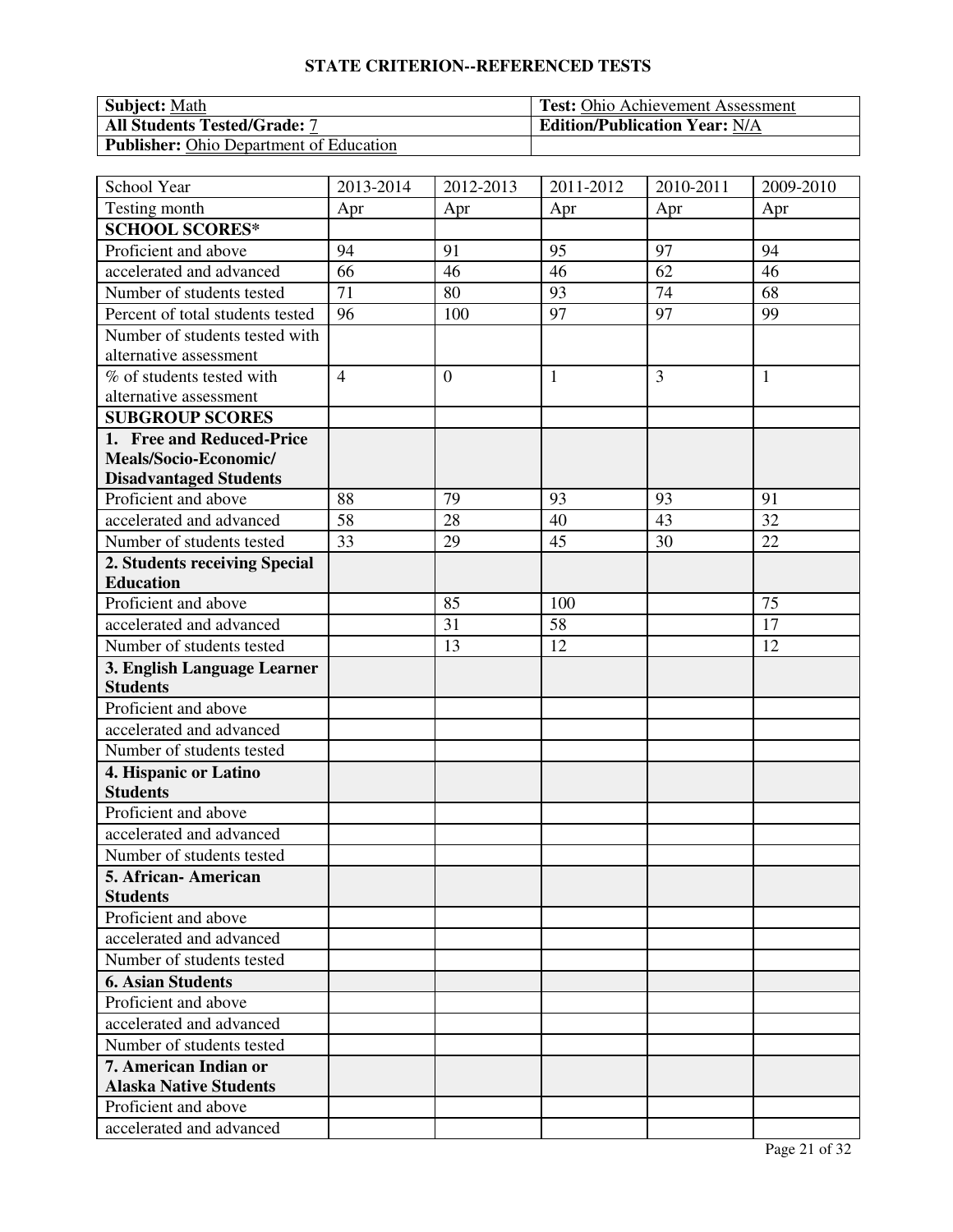| School Year                      | 2013-2014 | 2012-2013 | 2011-2012 | 2010-2011 | 2009-2010 |
|----------------------------------|-----------|-----------|-----------|-----------|-----------|
| Number of students tested        |           |           |           |           |           |
| 8. Native Hawaiian or other      |           |           |           |           |           |
| <b>Pacific Islander Students</b> |           |           |           |           |           |
| Proficient and above             |           |           |           |           |           |
| accelerated and advanced         |           |           |           |           |           |
| Number of students tested        |           |           |           |           |           |
| 9. White Students                |           |           |           |           |           |
| Proficient and above             | 94        | 92        | 94        | 97        | 94        |
| accelerated and advanced         | 66        | 47        | 47        | 62        | 43        |
| Number of students tested        | 67        | 76        | 89        | 71        | 63        |
| 10. Two or More Races            |           |           |           |           |           |
| identified Students              |           |           |           |           |           |
| Proficient and above             |           |           |           |           |           |
| accelerated and advanced         |           |           |           |           |           |
| Number of students tested        |           |           |           |           |           |
| 11. Other 1: Other 1             |           |           |           |           |           |
| Proficient and above             |           |           |           |           |           |
| accelerated and advanced         |           |           |           |           |           |
| Number of students tested        |           |           |           |           |           |
| 12. Other 2: Other 2             |           |           |           |           |           |
| Proficient and above             |           |           |           |           |           |
| accelerated and advanced         |           |           |           |           |           |
| Number of students tested        |           |           |           |           |           |
| 13. Other 3: Other 3             |           |           |           |           |           |
| Proficient and above             |           |           |           |           |           |
| accelerated and advanced         |           |           |           |           |           |
| Number of students tested        |           |           |           |           |           |

**NOTES:** 2 years of students with disabilities have totals under 10 students.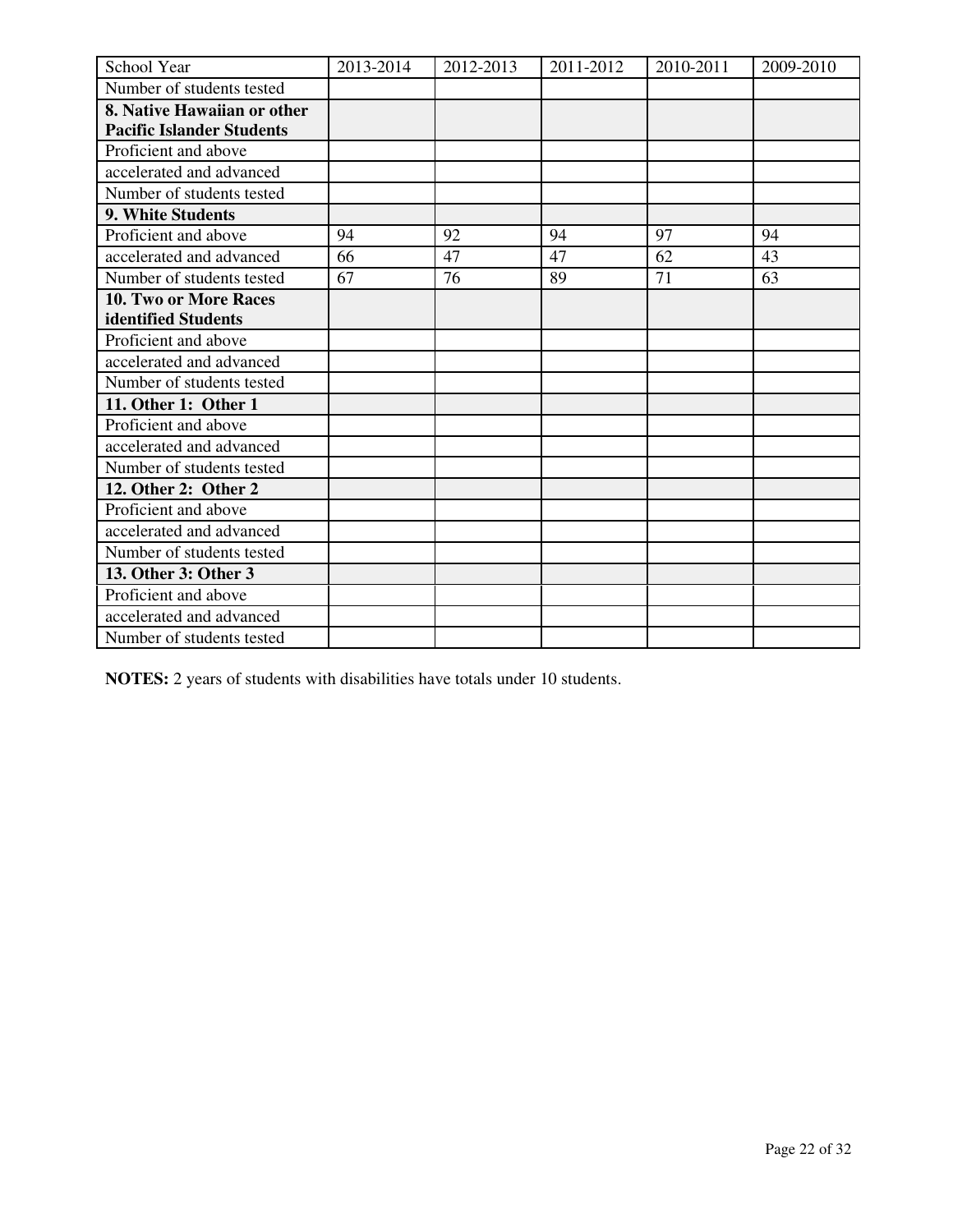| <b>Subject: Math</b>                           | <b>Test:</b> Ohio Achievement Assessment |
|------------------------------------------------|------------------------------------------|
| <b>All Students Tested/Grade: 8</b>            | <b>Edition/Publication Year: N/A</b>     |
| <b>Publisher:</b> Ohio Department of Education |                                          |

| School Year                      | 2013-2014      | 2012-2013 | 2011-2012 | 2010-2011       | 2009-2010      |
|----------------------------------|----------------|-----------|-----------|-----------------|----------------|
| Testing month                    | Apr            | Apr       | Apr       | Apr             | Apr            |
| <b>SCHOOL SCORES*</b>            |                |           |           |                 |                |
| Proficient and above             | 98             | 96        | 91        | 93              | 95             |
| accelerated and advanced         | 58             | 67        | 54        | 58              | 56             |
| Number of students tested        | 84             | 92        | 74        | $\overline{72}$ | 59             |
| Percent of total students tested | 100            | 99        | 97        | 99              | 100            |
| Number of students tested with   |                |           |           |                 |                |
| alternative assessment           |                |           |           |                 |                |
| % of students tested with        | $\overline{0}$ | 1         | 3         | $\mathbf{1}$    | $\overline{0}$ |
| alternative assessment           |                |           |           |                 |                |
| <b>SUBGROUP SCORES</b>           |                |           |           |                 |                |
| 1. Free and Reduced-Price        |                |           |           |                 |                |
| Meals/Socio-Economic/            |                |           |           |                 |                |
| <b>Disadvantaged Students</b>    |                |           |           |                 |                |
| Proficient and above             | 93             | 91        | 84        | 85              | 94             |
| accelerated and advanced         | 41             | 50        | 47        | 40              | 44             |
| Number of students tested        | 29             | 34        | 32        | 20              | 16             |
| 2. Students receiving Special    |                |           |           |                 |                |
| <b>Education</b>                 |                |           |           |                 |                |
| Proficient and above             | 93             | 100       |           | 67              | 72             |
| accelerated and advanced         | 50             | 50        |           | 17              | 36             |
| Number of students tested        | 14             | 12        |           | 12              | 11             |
| 3. English Language Learner      |                |           |           |                 |                |
| <b>Students</b>                  |                |           |           |                 |                |
| Proficient and above             |                |           |           |                 |                |
| accelerated and advanced         |                |           |           |                 |                |
| Number of students tested        |                |           |           |                 |                |
| 4. Hispanic or Latino            |                |           |           |                 |                |
| <b>Students</b>                  |                |           |           |                 |                |
| Proficient and above             |                |           |           |                 |                |
| accelerated and advanced         |                |           |           |                 |                |
| Number of students tested        |                |           |           |                 |                |
| 5. African- American             |                |           |           |                 |                |
| <b>Students</b>                  |                |           |           |                 |                |
| Proficient and above             |                |           |           |                 |                |
| accelerated and advanced         |                |           |           |                 |                |
| Number of students tested        |                |           |           |                 |                |
| <b>6. Asian Students</b>         |                |           |           |                 |                |
| Proficient and above             |                |           |           |                 |                |
| accelerated and advanced         |                |           |           |                 |                |
| Number of students tested        |                |           |           |                 |                |
| 7. American Indian or            |                |           |           |                 |                |
| <b>Alaska Native Students</b>    |                |           |           |                 |                |
| Proficient and above             |                |           |           |                 |                |
| accelerated and advanced         |                |           |           |                 |                |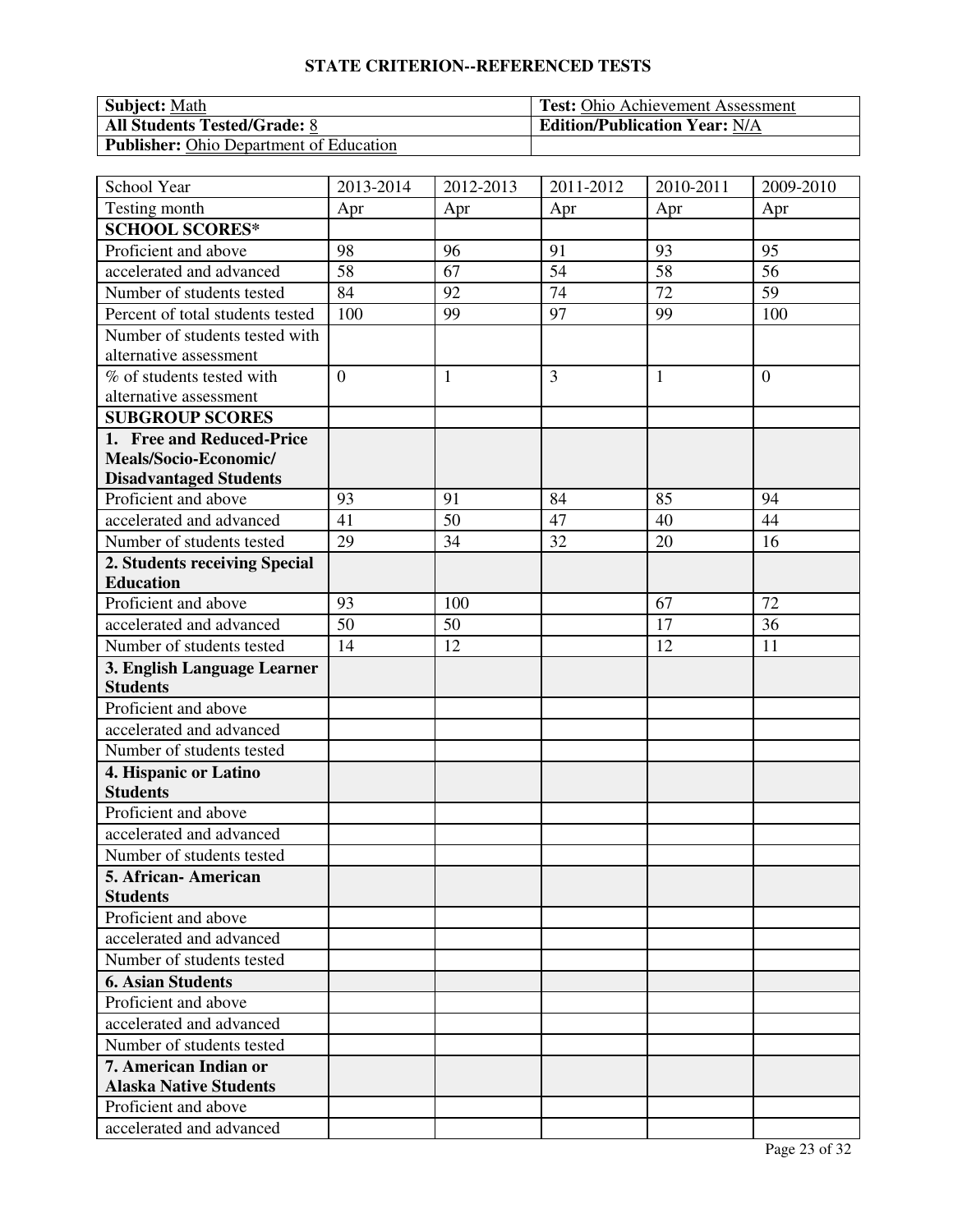| School Year                      | 2013-2014 | 2012-2013 | 2011-2012 | 2010-2011 | 2009-2010 |
|----------------------------------|-----------|-----------|-----------|-----------|-----------|
| Number of students tested        |           |           |           |           |           |
| 8. Native Hawaiian or other      |           |           |           |           |           |
| <b>Pacific Islander Students</b> |           |           |           |           |           |
| Proficient and above             |           |           |           |           |           |
| accelerated and advanced         |           |           |           |           |           |
| Number of students tested        |           |           |           |           |           |
| 9. White Students                |           |           |           |           |           |
| Proficient and above             | 98        | 97        | 90        | 93        | 96        |
| accelerated and advanced         | 61        | 68        | 52        | 57        | 61        |
| Number of students tested        | 79        | 87        | 71        | 68        | 51        |
| 10. Two or More Races            |           |           |           |           |           |
| identified Students              |           |           |           |           |           |
| Proficient and above             |           |           |           |           |           |
| accelerated and advanced         |           |           |           |           |           |
| Number of students tested        |           |           |           |           |           |
| 11. Other 1: Other 1             |           |           |           |           |           |
| Proficient and above             |           |           |           |           |           |
| accelerated and advanced         |           |           |           |           |           |
| Number of students tested        |           |           |           |           |           |
| 12. Other 2: Other 2             |           |           |           |           |           |
| Proficient and above             |           |           |           |           |           |
| accelerated and advanced         |           |           |           |           |           |
| Number of students tested        |           |           |           |           |           |
| 13. Other 3: Other 3             |           |           |           |           |           |
| Proficient and above             |           |           |           |           |           |
| accelerated and advanced         |           |           |           |           |           |
| Number of students tested        |           |           |           |           |           |

**NOTES:** Students with disabilities has less than 10 students in 2011-2012.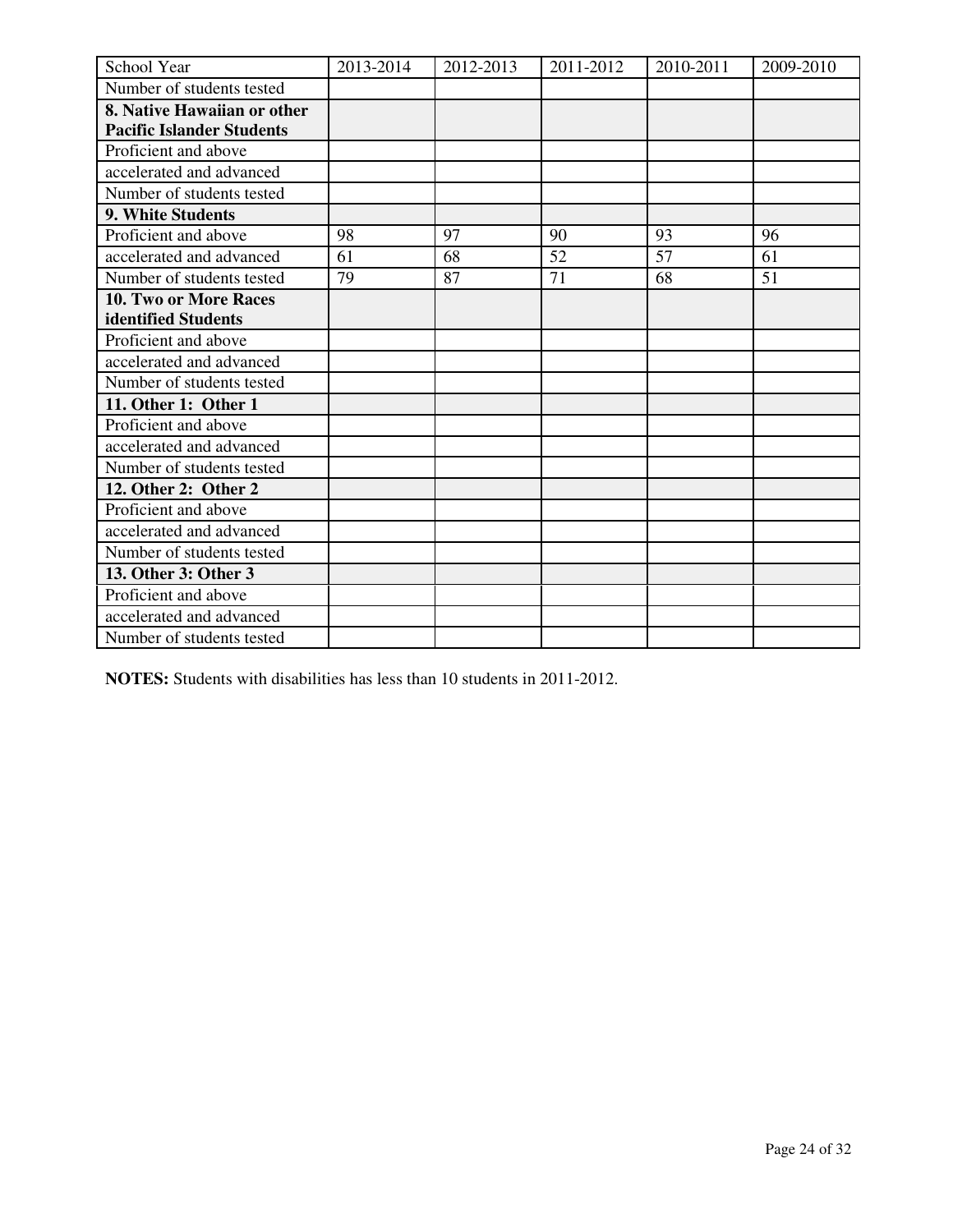| <b>Subject:</b> Reading/ELA                    | <b>Test:</b> Ohio Achievement Assessment |
|------------------------------------------------|------------------------------------------|
| <b>All Students Tested/Grade: 5</b>            | <b>Edition/Publication Year: N/A</b>     |
| <b>Publisher:</b> Ohio Department of Education |                                          |

| School Year                      | 2013-2014 | 2012-2013 | 2011-2012 | 2010-2011 | 2009-2010    |
|----------------------------------|-----------|-----------|-----------|-----------|--------------|
| Testing month                    | Apr       | Apr       | Apr       | Apr       | Apr          |
| <b>SCHOOL SCORES*</b>            |           |           |           |           |              |
| Proficient and above             |           | 80        | 97        | 92        | 80           |
| accelerated and advanced         |           | 15        | 45        | 23        | 26           |
| Number of students tested        |           | 71        | 74        | 75        | 92           |
| Percent of total students tested |           | 97        | 95        | 100       | 99           |
| Number of students tested with   |           |           |           |           |              |
| alternative assessment           |           |           |           |           |              |
| % of students tested with        |           | 3         | 5         | $\theta$  | $\mathbf{1}$ |
| alternative assessment           |           |           |           |           |              |
| <b>SUBGROUP SCORES</b>           |           |           |           |           |              |
| 1. Free and Reduced-Price        |           |           |           |           |              |
| Meals/Socio-Economic/            |           |           |           |           |              |
| <b>Disadvantaged Students</b>    |           |           |           |           |              |
| Proficient and above             |           | 68        | 97        | 76        | 70           |
| accelerated and advanced         |           | 16        | 38        | 10        | 15           |
| Number of students tested        |           | 31        | 34        | 21        | 40           |
| 2. Students receiving Special    |           |           |           |           |              |
| <b>Education</b>                 |           |           |           |           |              |
| Proficient and above             |           | 82        | 91        | 69        | 57           |
| accelerated and advanced         |           | 27        | 45        | 8         | 14           |
| Number of students tested        |           | 11        | 11        | 13        | 14           |
| 3. English Language Learner      |           |           |           |           |              |
| <b>Students</b>                  |           |           |           |           |              |
| Proficient and above             |           |           |           |           |              |
| accelerated and advanced         |           |           |           |           |              |
| Number of students tested        |           |           |           |           |              |
| 4. Hispanic or Latino            |           |           |           |           |              |
| <b>Students</b>                  |           |           |           |           |              |
| Proficient and above             |           |           |           |           |              |
| accelerated and advanced         |           |           |           |           |              |
| Number of students tested        |           |           |           |           |              |
| 5. African-American              |           |           |           |           |              |
| <b>Students</b>                  |           |           |           |           |              |
| Proficient and above             |           |           |           |           |              |
| accelerated and advanced         |           |           |           |           |              |
| Number of students tested        |           |           |           |           |              |
| <b>6. Asian Students</b>         |           |           |           |           |              |
| Proficient and above             |           |           |           |           |              |
| accelerated and advanced         |           |           |           |           |              |
| Number of students tested        |           |           |           |           |              |
| 7. American Indian or            |           |           |           |           |              |
| <b>Alaska Native Students</b>    |           |           |           |           |              |
| Proficient and above             |           |           |           |           |              |
| accelerated and advanced         |           |           |           |           |              |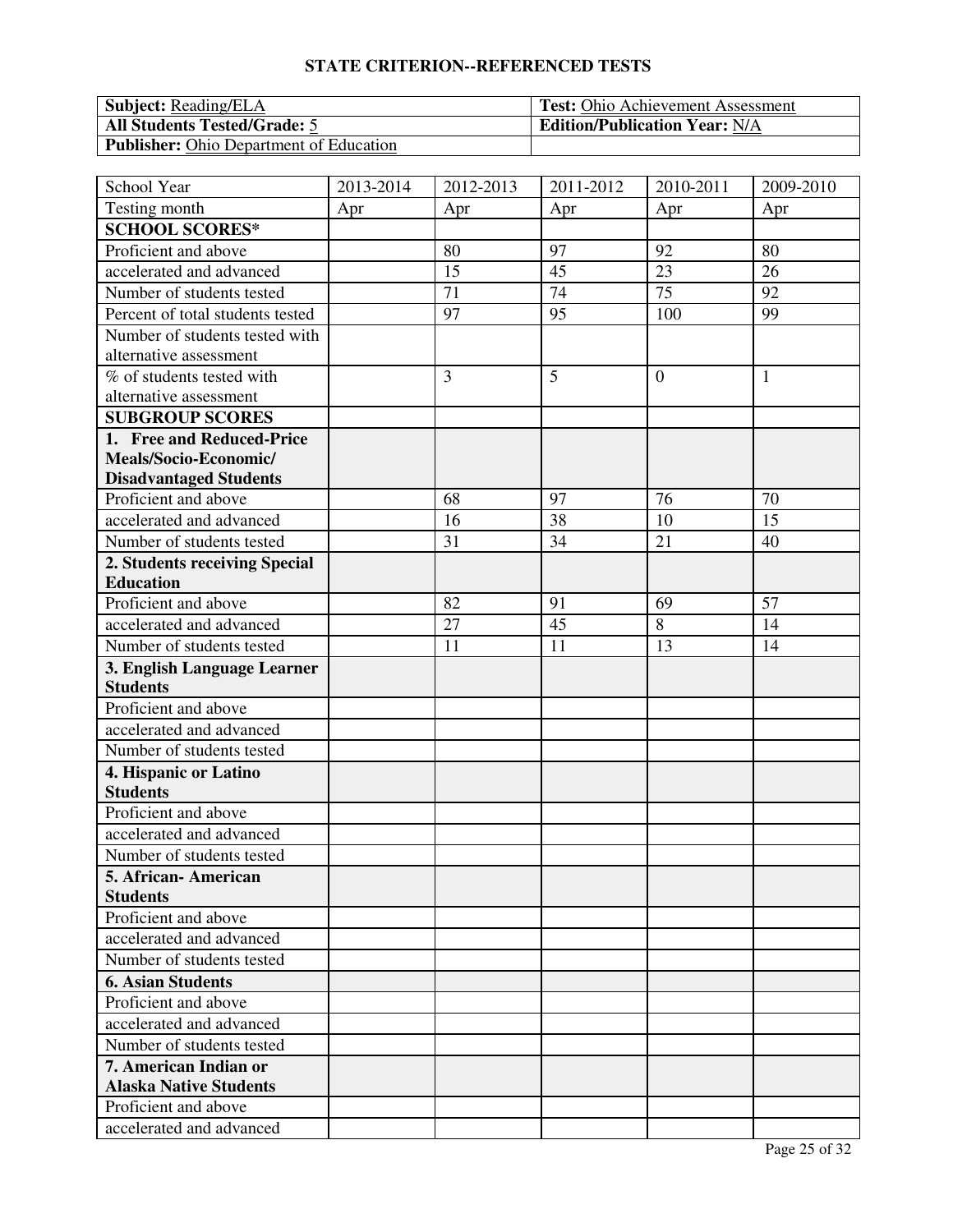| School Year                      | 2013-2014 | 2012-2013 | 2011-2012 | 2010-2011 | 2009-2010 |
|----------------------------------|-----------|-----------|-----------|-----------|-----------|
| Number of students tested        |           |           |           |           |           |
| 8. Native Hawaiian or other      |           |           |           |           |           |
| <b>Pacific Islander Students</b> |           |           |           |           |           |
| Proficient and above             |           |           |           |           |           |
| accelerated and advanced         |           |           |           |           |           |
| Number of students tested        |           |           |           |           |           |
| 9. White Students                |           |           |           |           |           |
| Proficient and above             |           | 81        | 97        | 92        | 81        |
| accelerated and advanced         |           | 16        | 44        | 22        | 27        |
| Number of students tested        |           | 67        | 70        | 72        | 88        |
| 10. Two or More Races            |           |           |           |           |           |
| identified Students              |           |           |           |           |           |
| Proficient and above             |           |           |           |           |           |
| accelerated and advanced         |           |           |           |           |           |
| Number of students tested        |           |           |           |           |           |
| 11. Other 1: Other 1             |           |           |           |           |           |
| Proficient and above             |           |           |           |           |           |
| accelerated and advanced         |           |           |           |           |           |
| Number of students tested        |           |           |           |           |           |
| 12. Other 2: Other 2             |           |           |           |           |           |
| Proficient and above             |           |           |           |           |           |
| accelerated and advanced         |           |           |           |           |           |
| Number of students tested        |           |           |           |           |           |
| 13. Other 3: Other 3             |           |           |           |           |           |
| Proficient and above             |           |           |           |           |           |
| accelerated and advanced         |           |           |           |           |           |
| Number of students tested        |           |           |           |           |           |

**NOTES:** Due to a roof repair in the 5th grade wing, 5th grade was housed in another building during the 2013-2014 school year.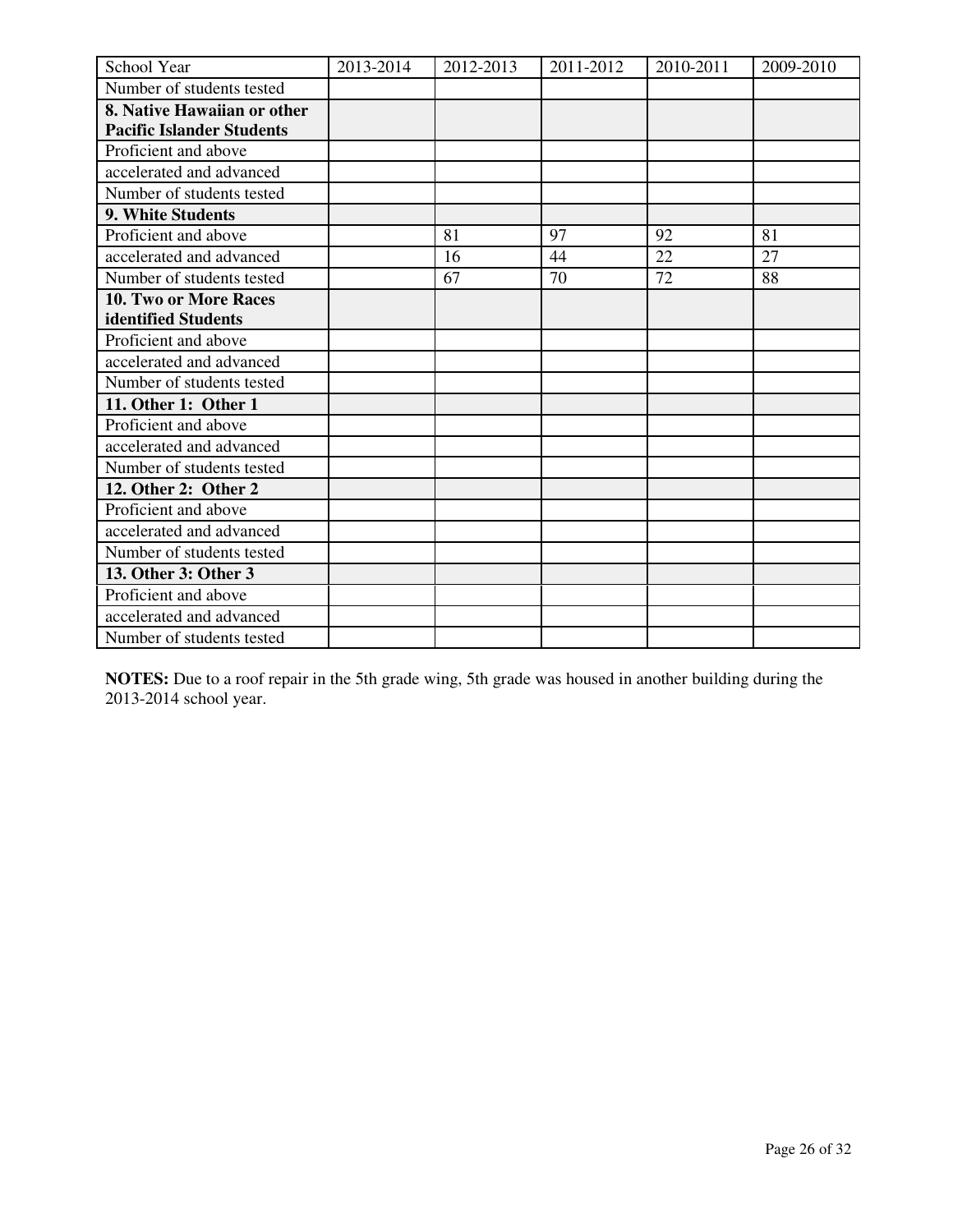| <b>Subject:</b> Reading/ELA                    | <b>Test:</b> Ohio Achievement Assessment |
|------------------------------------------------|------------------------------------------|
| <b>All Students Tested/Grade: 6</b>            | <b>Edition/Publication Year: N/A</b>     |
| <b>Publisher:</b> Ohio Department of Education |                                          |

| School Year                      | 2013-2014       | 2012-2013 | 2011-2012       | 2010-2011 | 2009-2010 |
|----------------------------------|-----------------|-----------|-----------------|-----------|-----------|
| Testing month                    | Apr             | Apr       | Apr             | Apr       | Apr       |
| <b>SCHOOL SCORES*</b>            |                 |           |                 |           |           |
| Proficient and above             | 100             | 96        | 94              | 98        | 99        |
| accelerated and advanced         | 59              | 49        | 54              | 50        | 86        |
| Number of students tested        | $\overline{71}$ | 76        | $\overline{78}$ | 91        | 77        |
| Percent of total students tested | 96              | 94        | 100             | 99        | 97        |
| Number of students tested with   |                 |           |                 |           |           |
| alternative assessment           |                 |           |                 |           |           |
| % of students tested with        | $\overline{4}$  | 6         | $\overline{0}$  | 1         | 3         |
| alternative assessment           |                 |           |                 |           |           |
| <b>SUBGROUP SCORES</b>           |                 |           |                 |           |           |
| 1. Free and Reduced-Price        |                 |           |                 |           |           |
| Meals/Socio-Economic/            |                 |           |                 |           |           |
| <b>Disadvantaged Students</b>    |                 |           |                 |           |           |
| Proficient and above             | 100             | 94        | 85              | 98        | 97        |
| accelerated and advanced         | 50              | 42        | 27              | 33        | 78        |
| Number of students tested        | 32              | 31        | 26              | 40        | 32        |
| 2. Students receiving Special    |                 |           |                 |           |           |
| <b>Education</b>                 |                 |           |                 |           |           |
| Proficient and above             | 100             |           | 91              | 86        | 92        |
| accelerated and advanced         | 30              |           | 27              | 14        | 67        |
| Number of students tested        | 10              |           | 11              | 14        | 12        |
| 3. English Language Learner      |                 |           |                 |           |           |
| <b>Students</b>                  |                 |           |                 |           |           |
| Proficient and above             |                 |           |                 |           |           |
| accelerated and advanced         |                 |           |                 |           |           |
| Number of students tested        |                 |           |                 |           |           |
| 4. Hispanic or Latino            |                 |           |                 |           |           |
| <b>Students</b>                  |                 |           |                 |           |           |
| Proficient and above             |                 |           |                 |           |           |
| accelerated and advanced         |                 |           |                 |           |           |
| Number of students tested        |                 |           |                 |           |           |
| 5. African- American             |                 |           |                 |           |           |
| <b>Students</b>                  |                 |           |                 |           |           |
| Proficient and above             |                 |           |                 |           |           |
| accelerated and advanced         |                 |           |                 |           |           |
| Number of students tested        |                 |           |                 |           |           |
| <b>6. Asian Students</b>         |                 |           |                 |           |           |
| Proficient and above             |                 |           |                 |           |           |
| accelerated and advanced         |                 |           |                 |           |           |
| Number of students tested        |                 |           |                 |           |           |
| 7. American Indian or            |                 |           |                 |           |           |
| <b>Alaska Native Students</b>    |                 |           |                 |           |           |
| Proficient and above             |                 |           |                 |           |           |
| accelerated and advanced         |                 |           |                 |           |           |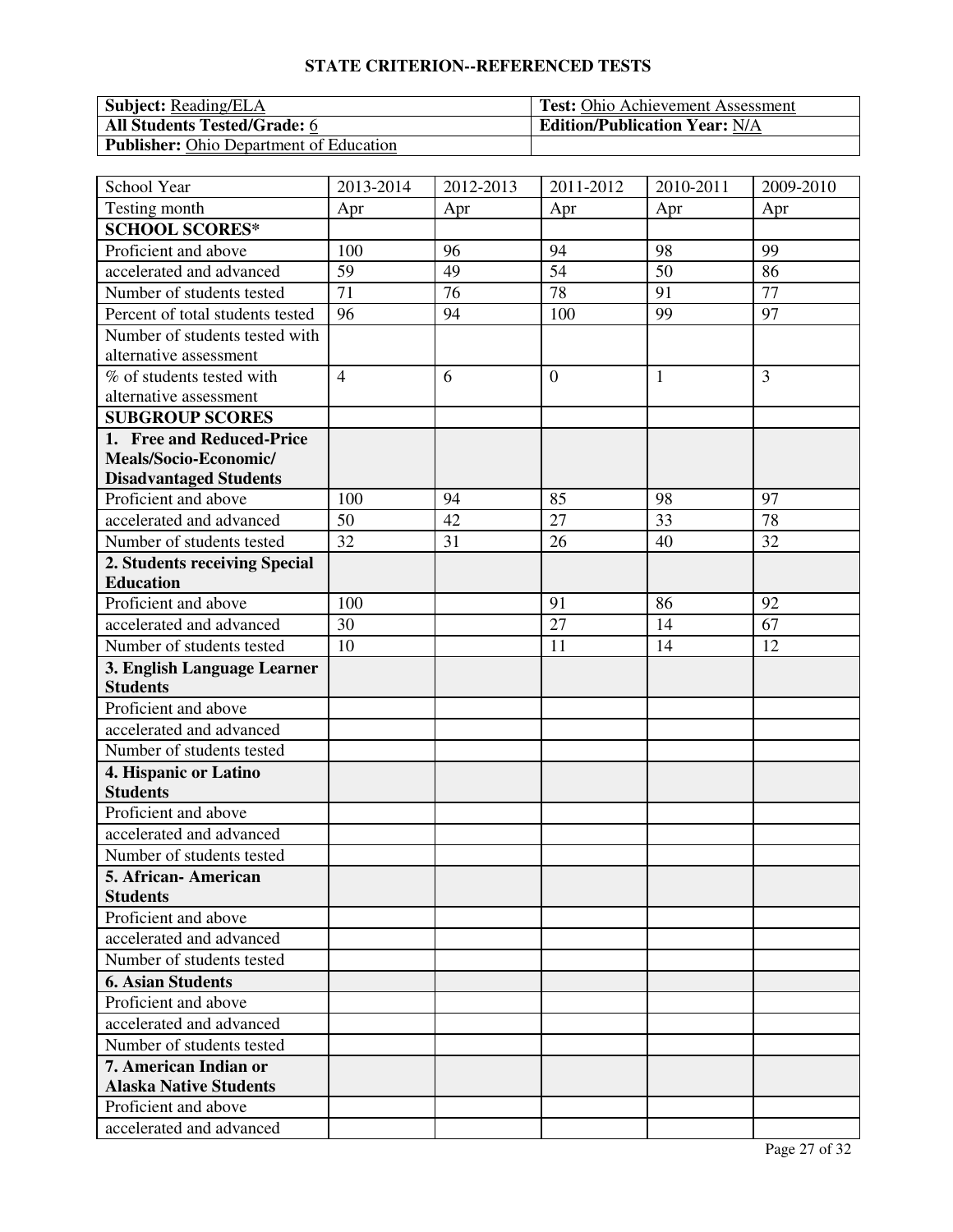| School Year                      | 2013-2014 | 2012-2013 | 2011-2012 | 2010-2011 | 2009-2010 |
|----------------------------------|-----------|-----------|-----------|-----------|-----------|
| Number of students tested        |           |           |           |           |           |
| 8. Native Hawaiian or other      |           |           |           |           |           |
| <b>Pacific Islander Students</b> |           |           |           |           |           |
| Proficient and above             |           |           |           |           |           |
| accelerated and advanced         |           |           |           |           |           |
| Number of students tested        |           |           |           |           |           |
| <b>9. White Students</b>         |           |           |           |           |           |
| Proficient and above             | 100       | 96        | 93        | 98        | 99        |
| accelerated and advanced         | 59        | 48        | 55        | 49        | 85        |
| Number of students tested        |           |           |           |           |           |
| 10. Two or More Races            |           |           |           |           |           |
| identified Students              |           |           |           |           |           |
| Proficient and above             |           |           |           |           |           |
| accelerated and advanced         |           |           |           |           |           |
| Number of students tested        |           |           |           |           |           |
| 11. Other 1: Other 1             |           |           |           |           |           |
| Proficient and above             |           |           |           |           |           |
| accelerated and advanced         |           |           |           |           |           |
| Number of students tested        |           |           |           |           |           |
| 12. Other 2: Other 2             |           |           |           |           |           |
| Proficient and above             |           |           |           |           |           |
| accelerated and advanced         |           |           |           |           |           |
| Number of students tested        |           |           |           |           |           |
| 13. Other 3: Other 3             |           |           |           |           |           |
| Proficient and above             |           |           |           |           |           |
| accelerated and advanced         |           |           |           |           |           |
| Number of students tested        |           |           |           |           |           |

**NOTES:** Students with disabilities had less than 10 students testing in 2012-2013.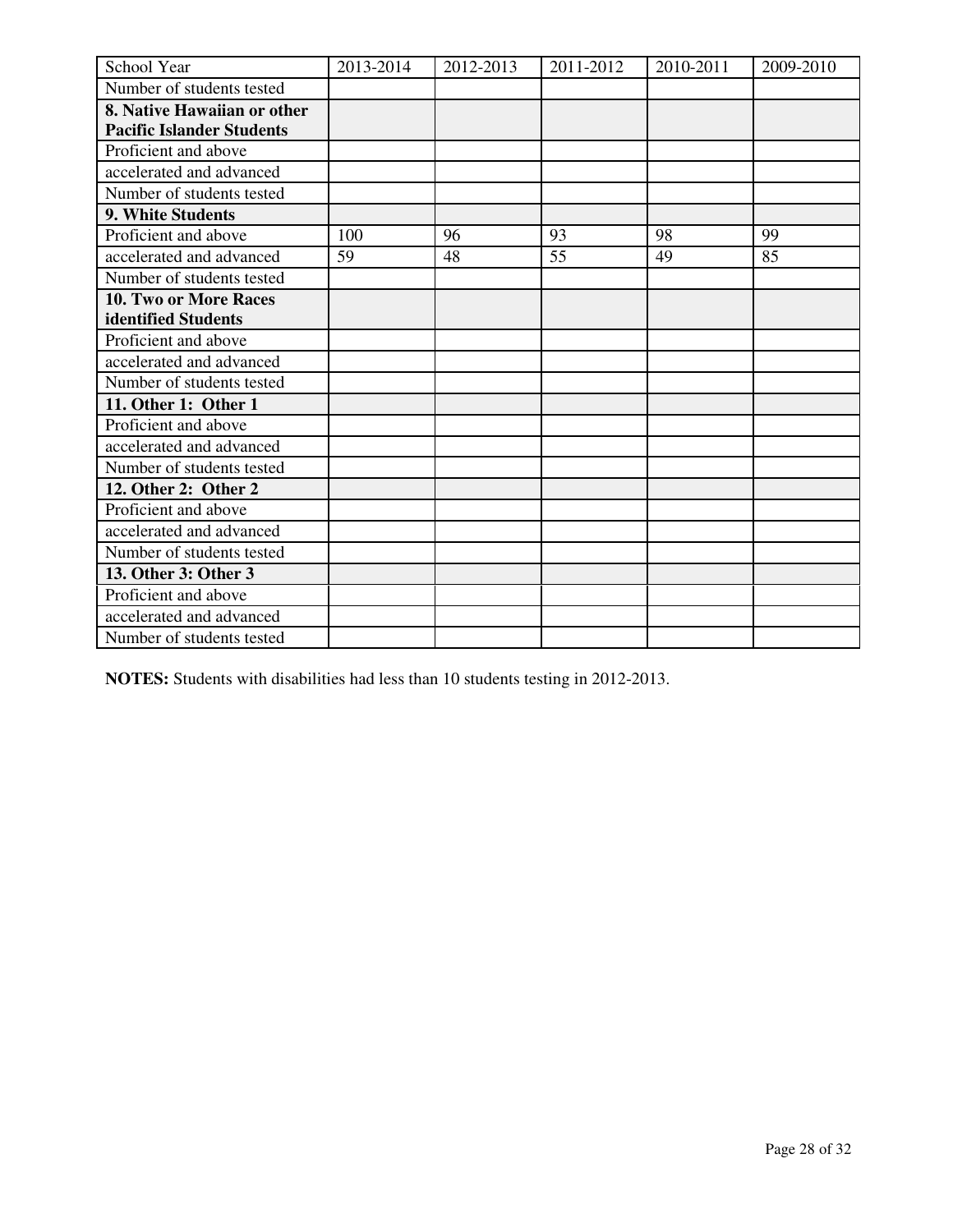| <b>Subject:</b> Reading/ELA                    | <b>Test:</b> Ohio Achievement Assessment |
|------------------------------------------------|------------------------------------------|
| <b>All Students Tested/Grade: 7</b>            | <b>Edition/Publication Year: N/A</b>     |
| <b>Publisher:</b> Ohio Department of Education |                                          |

| School Year                      | 2013-2014       | 2012-2013      | 2011-2012    | 2010-2011       | 2009-2010    |
|----------------------------------|-----------------|----------------|--------------|-----------------|--------------|
| Testing month                    | Apr             | Apr            | Apr          | Apr             | Apr          |
| <b>SCHOOL SCORES*</b>            |                 |                |              |                 |              |
| Proficient and above             | 99              | 89             | 93           | 95              | 97           |
| accelerated and advanced         | 72              | 49             | 46           | 65              | 57           |
| Number of students tested        | $\overline{71}$ | 81             | 93           | $\overline{75}$ | 68           |
| Percent of total students tested | 96              | 100            | 99           | 97              | 99           |
| Number of students tested with   |                 |                |              |                 |              |
| alternative assessment           |                 |                |              |                 |              |
| % of students tested with        | $\overline{4}$  | $\overline{0}$ | $\mathbf{1}$ | $\overline{3}$  | $\mathbf{1}$ |
| alternative assessment           |                 |                |              |                 |              |
| <b>SUBGROUP SCORES</b>           |                 |                |              |                 |              |
| 1. Free and Reduced-Price        |                 |                |              |                 |              |
| Meals/Socio-Economic/            |                 |                |              |                 |              |
| <b>Disadvantaged Students</b>    |                 |                |              |                 |              |
| Proficient and above             | 97              | 83             | 84           | 90              | 91           |
| accelerated and advanced         | 58              | 17             | 31           | 50              | 36           |
| Number of students tested        | 33              | 29             | 45           | 30              | 22           |
| 2. Students receiving Special    |                 |                |              |                 |              |
| <b>Education</b>                 |                 |                |              |                 |              |
| Proficient and above             |                 | 77             | 92           |                 | 92           |
| accelerated and advanced         |                 | $\overline{0}$ | 25           |                 | 25           |
| Number of students tested        |                 | 13             | 12           |                 | 12           |
| 3. English Language Learner      |                 |                |              |                 |              |
| <b>Students</b>                  |                 |                |              |                 |              |
| Proficient and above             |                 |                |              |                 |              |
| accelerated and advanced         |                 |                |              |                 |              |
| Number of students tested        |                 |                |              |                 |              |
| 4. Hispanic or Latino            |                 |                |              |                 |              |
| <b>Students</b>                  |                 |                |              |                 |              |
| Proficient and above             |                 |                |              |                 |              |
| accelerated and advanced         |                 |                |              |                 |              |
| Number of students tested        |                 |                |              |                 |              |
| 5. African- American             |                 |                |              |                 |              |
| <b>Students</b>                  |                 |                |              |                 |              |
| Proficient and above             |                 |                |              |                 |              |
| accelerated and advanced         |                 |                |              |                 |              |
| Number of students tested        |                 |                |              |                 |              |
| <b>6. Asian Students</b>         |                 |                |              |                 |              |
| Proficient and above             |                 |                |              |                 |              |
| accelerated and advanced         |                 |                |              |                 |              |
| Number of students tested        |                 |                |              |                 |              |
| 7. American Indian or            |                 |                |              |                 |              |
| <b>Alaska Native Students</b>    |                 |                |              |                 |              |
| Proficient and above             |                 |                |              |                 |              |
| accelerated and advanced         |                 |                |              |                 |              |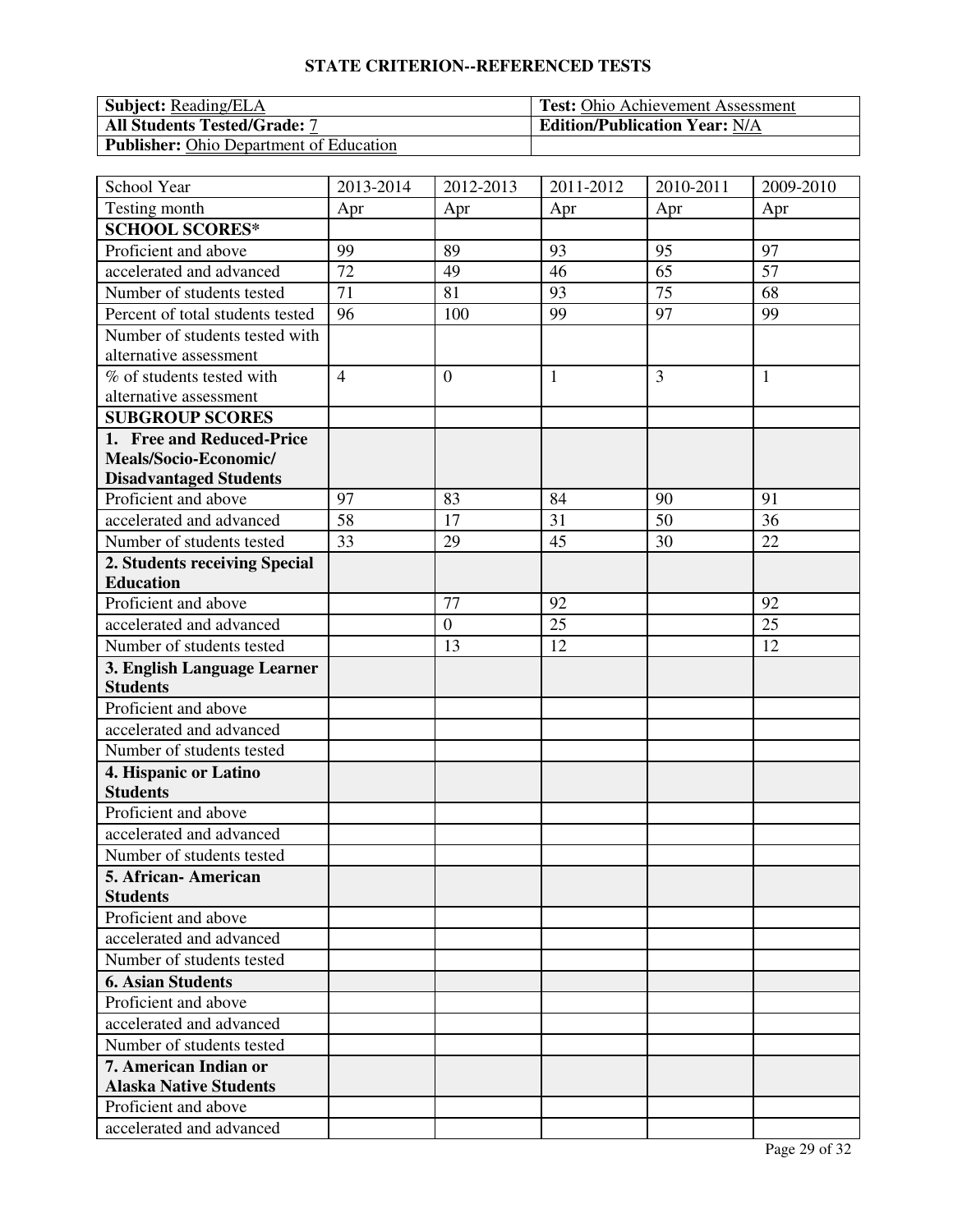| School Year                      | 2013-2014 | 2012-2013 | 2011-2012 | 2010-2011 | 2009-2010 |
|----------------------------------|-----------|-----------|-----------|-----------|-----------|
| Number of students tested        |           |           |           |           |           |
| 8. Native Hawaiian or other      |           |           |           |           |           |
| <b>Pacific Islander Students</b> |           |           |           |           |           |
| Proficient and above             |           |           |           |           |           |
| accelerated and advanced         |           |           |           |           |           |
| Number of students tested        |           |           |           |           |           |
| 9. White Students                |           |           |           |           |           |
| Proficient and above             | 99        | 88        | 92        | 96        | 97        |
| accelerated and advanced         | 72        | 50        | 46        | 65        | 57        |
| Number of students tested        | 67        | 76        | 89        | 72        | 63        |
| <b>10. Two or More Races</b>     |           |           |           |           |           |
| identified Students              |           |           |           |           |           |
| Proficient and above             |           |           |           |           |           |
| accelerated and advanced         |           |           |           |           |           |
| Number of students tested        |           |           |           |           |           |
| 11. Other 1: Other 1             |           |           |           |           |           |
| Proficient and above             |           |           |           |           |           |
| accelerated and advanced         |           |           |           |           |           |
| Number of students tested        |           |           |           |           |           |
| 12. Other 2: Other 2             |           |           |           |           |           |
| Proficient and above             |           |           |           |           |           |
| accelerated and advanced         |           |           |           |           |           |
| Number of students tested        |           |           |           |           |           |
| 13. Other 3: Other 3             |           |           |           |           |           |
| Proficient and above             |           |           |           |           |           |
| accelerated and advanced         |           |           |           |           |           |
| Number of students tested        |           |           |           |           |           |

**NOTES:** Students with disabilities did not have 10 students in the subgroup in 2013-2014 or 2010-2011.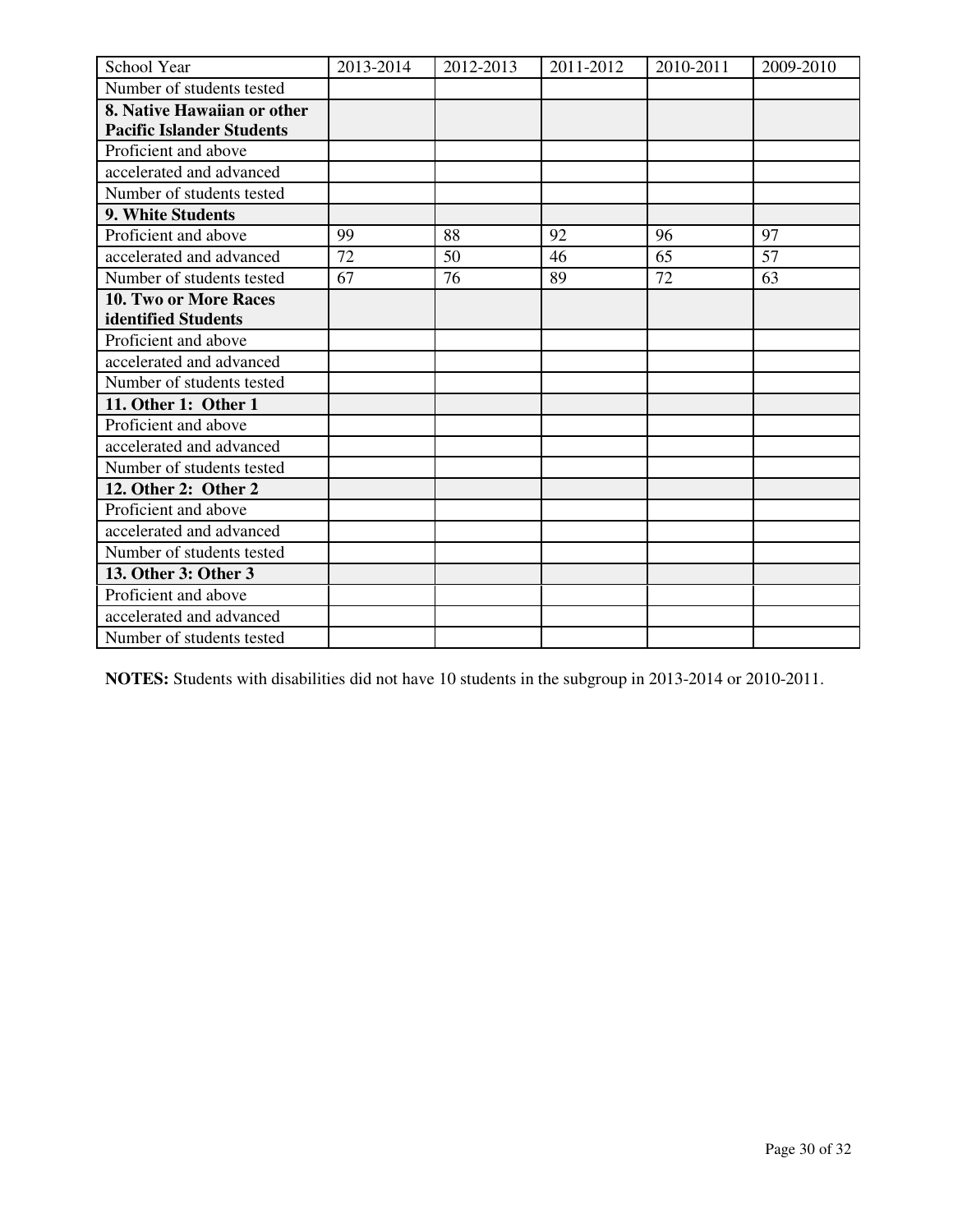| <b>Subject:</b> Reading/ELA                    | <b>Test:</b> Ohio Achievement Assessment |
|------------------------------------------------|------------------------------------------|
| <b>All Students Tested/Grade: 8</b>            | <b>Edition/Publication Year: N/A</b>     |
| <b>Publisher:</b> Ohio Department of Education |                                          |

| School Year                      | 2013-2014      | 2012-2013       | 2011-2012 | 2010-2011       | 2009-2010      |
|----------------------------------|----------------|-----------------|-----------|-----------------|----------------|
| Testing month                    | Apr            | Apr             | Apr       | Apr             | Apr            |
| <b>SCHOOL SCORES*</b>            |                |                 |           |                 |                |
| Proficient and above             | 98             | 97              | 92        | 93              | 95             |
| accelerated and advanced         | 80             | 73              | 62        | 72              | 76             |
| Number of students tested        | 85             | 91              | 77        | $\overline{71}$ | 59             |
| Percent of total students tested | 100            | 99              | 97        | 99              | 100            |
| Number of students tested with   |                |                 |           |                 |                |
| alternative assessment           |                |                 |           |                 |                |
| % of students tested with        | $\overline{0}$ | 1               | 3         | $\mathbf{1}$    | $\overline{0}$ |
| alternative assessment           |                |                 |           |                 |                |
| <b>SUBGROUP SCORES</b>           |                |                 |           |                 |                |
| 1. Free and Reduced-Price        |                |                 |           |                 |                |
| Meals/Socio-Economic/            |                |                 |           |                 |                |
| <b>Disadvantaged Students</b>    |                |                 |           |                 |                |
| Proficient and above             | 97             | 94              | 91        | 80              | 88             |
| accelerated and advanced         | 69             | 56              | 53        | 55              | 69             |
| Number of students tested        | 29             | 34              | 32        | 20              | 16             |
| 2. Students receiving Special    |                |                 |           |                 |                |
| <b>Education</b>                 |                |                 |           |                 |                |
| Proficient and above             | 93             | 92              |           | 67              | 82             |
| accelerated and advanced         | 50             | $\overline{58}$ |           | 8               | 55             |
| Number of students tested        | 14             | 12              |           | 12              | 11             |
| 3. English Language Learner      |                |                 |           |                 |                |
| <b>Students</b>                  |                |                 |           |                 |                |
| Proficient and above             |                |                 |           |                 |                |
| accelerated and advanced         |                |                 |           |                 |                |
| Number of students tested        |                |                 |           |                 |                |
| 4. Hispanic or Latino            |                |                 |           |                 |                |
| <b>Students</b>                  |                |                 |           |                 |                |
| Proficient and above             |                |                 |           |                 |                |
| accelerated and advanced         |                |                 |           |                 |                |
| Number of students tested        |                |                 |           |                 |                |
| 5. African- American             |                |                 |           |                 |                |
| <b>Students</b>                  |                |                 |           |                 |                |
| Proficient and above             |                |                 |           |                 |                |
| accelerated and advanced         |                |                 |           |                 |                |
| Number of students tested        |                |                 |           |                 |                |
| <b>6. Asian Students</b>         |                |                 |           |                 |                |
| Proficient and above             |                |                 |           |                 |                |
| accelerated and advanced         |                |                 |           |                 |                |
| Number of students tested        |                |                 |           |                 |                |
| 7. American Indian or            |                |                 |           |                 |                |
| <b>Alaska Native Students</b>    |                |                 |           |                 |                |
| Proficient and above             |                |                 |           |                 |                |
| accelerated and advanced         |                |                 |           |                 |                |